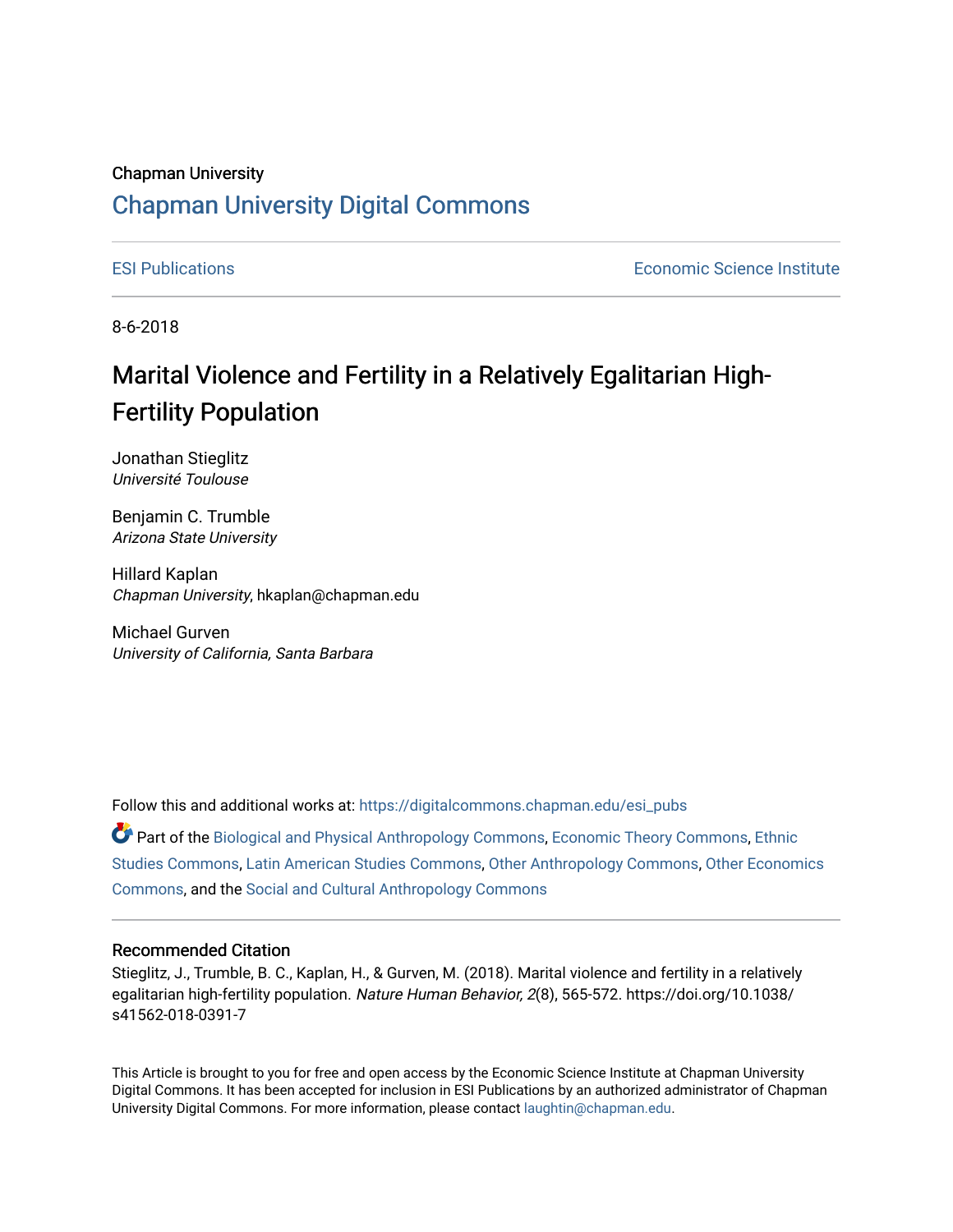

# **HHS Public Access**

Author manuscript Nat Hum Behav. Author manuscript; available in PMC 2019 May 03.

Published in final edited form as:

Nat Hum Behav. 2018 August ; 2(8): 565–572. doi:10.1038/s41562-018-0391-7.

# **Marital violence and fertility in a relatively egalitarian highfertility population**

 $J$ onathan Stieglitz<sup>a,b,\*</sup>, Benjamin C. Trumble<sup>c,d</sup>, Hillard Kaplan<sup>e</sup>, and Michael Gurven<sup>f</sup> <sup>a</sup>Université Toulouse 1 Capitole, 21 allée de Brienne, 31015, FRANCE

<sup>b</sup>Institute for Advanced Study in Toulouse, 21 allée de Brienne, 31015, FRANCE

<sup>c</sup>Center for Evolution and Medicine, Life Sciences C, 427 East Tyler Mall, Arizona State University, Tempe, AZ, 85281, USA

dSchool of Human Evolution and Social Change, 900 South Cady Mall, Arizona State University, Tempe, AZ, 85281, USA

<sup>e</sup>Economic Science Institute, Chapman University, 1 University Drive, Orange, CA, 92866, USA

<sup>f</sup>Department of Anthropology, University of California, Santa Barbara, CA, 93106, USA

# **Keywords**

Intimate partner violence; fertility; marriage; sexual conflict; sexual coercion; Tsimane

Ultimate and proximate explanations of men's physical intimate partner violence (IPV) against women have been proposed. An ultimate explanation posits that IPV is used to achieve a selfish fitness-relevant outcome, and predicts that IPV is associated with greater marital fertility. Proximate IPV explanations contain either complementary strategic components (e.g. men's desire for partner control), non-strategic components (e.g. men's self-regulatory failure), or both strategic and non-strategic components involving social learning. Consistent with an expectation from an ultimate IPV explanation, we find that IPV predicts greater marital fertility among Tsimane forager-horticulturalists of Bolivia (n=133 marriages, 105 women). This result is robust to using between- versus within-subject comparisons, and considering secular changes, reverse causality, recall bias and other factors (e.g. women's preference for high status men who may be more aggressive than lower status men). Consistent with a complementary expectation from a strategic proximate IPV

COMPETING INTERESTS

<sup>\*</sup>Contact information for corresponding author: Jonathan Stieglitz, Université Toulouse 1 Capitole, 21 allée de Brienne, ME 603.2, 31015 Toulouse Cedex 6, France, Phone: +33 (0)6 24 54 30 57, jonathan.stieglitz@iast.fr. AUTHOR CONTRIBUTIONS

The conception, design, and implementation of the study was developed by JS and HK. JS collected the data and MG assisted in the collection of demography data. JS analyzed the data. All authors contributed to the interpretation of data analysis and drafting of the manuscript.

The authors declare no competing interests.

SUPPLEMENTARY INFORMATION

Supplementary information (i.e. tables and figures) is included as an electronic attachment.

Data availability.

The data that support the findings of this study are available from the corresponding author upon request.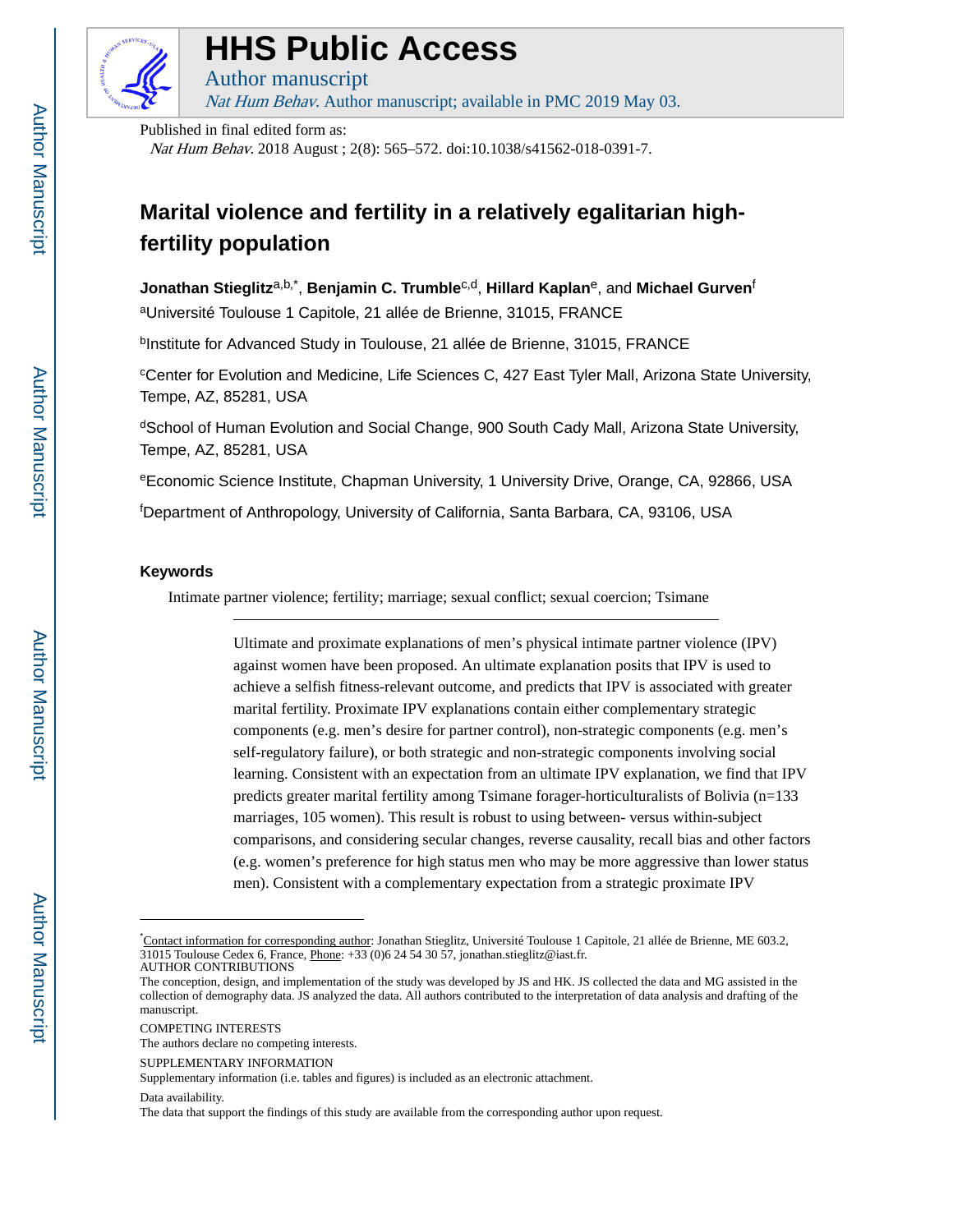explanation, greater IPV rate is associated with men's attitudes favoring intersexual control. Neither men's propensity for intrasexual physical aggression, nor men's or women's childhood exposure to family violence predict IPV rate. Our results suggest a psychological and behavioral mechanism through which men exert direct influence over marital fertility, which may manifest when spouses differ in preferred family sizes.

Intimate partner violence (IPV) – defined as any intended physical, sexual or psychological harm toward a current or former romantic partner<sup>1</sup> – is a ubiquitous global phenomenon, particularly against women<sup>2,3</sup>, with adverse health and economic consequences for individuals, families and communities. Despite diverse intervention strategies to minimize incidence<sup>4</sup> , the ubiquity and persistence of IPV is a conundrum for both policymakers and evolutionary scientists. In addition to acute trauma, health consequences for female IPV victims include chronic pain, gynecological problems, unwanted pregnancy, fetal loss, posttraumatic stress disorder and depression<sup>5,6</sup>. Moreover, children of women abused during pregnancy experience greater risk of low birth weight<sup>7</sup>, suggesting that children may be indirect victims of IPV. Regarding men's physical IPV against women – the focus of this paper – ultimate and proximate explanations have been proposed. An ultimate explanation posits that IPV or its threat is used by a man to achieve a selfish fitness-relevant outcome through manipulation of a woman's sexual or other behavior in the short- or long-term<sup>8,9</sup>. Proximate IPV explanations are diverse: some contain complementary "strategic" components related to a desire for partner control or bargaining power within a couple or society<sup>10–13</sup>, others non-strategic components related to men's self-regulatory failure, psychosocial stress or their interaction<sup>14</sup>, and others both strategic and non-strategic components involving social learning15,16. Our use of the term "strategic" in this context does not presume or imply deliberate strategizing or awareness by the perpetrator of the ultimate function of IPV; instead we use this term to refer to those IPV motivations that implicate a man's self-interest in a manner consistent with an ultimate (i.e. fitnessenhancing) function, albeit at a different level of analysis. Non-strategic, in contrast, refers to those IPV motivations that are inconsistent with male fitness maximization.

This paper has two goals. First, we examine a fundamental prediction of an ultimate IPV explanation focusing on fitness consequences of IPV, in a high fertility forager-horticultural population, the Tsimane of the Bolivian Amazon. Specifically, we test whether IPV is associated with greater marital fertility, using a between- and within-participant design and detailed retrospective survey data spanning 1,905 marital risk-years (n=133 marriages of 105 women). Explanations of human sexual aggression in evolutionary psychology<sup>8,17,18</sup> posit that risk of paternity uncertainty promotes men's jealousy, which in turn promotes a suite of men's controlling attitudes (e.g. toward partner vigilance) and "mate guarding" behaviors (e.g. IPV), jointly serving to secure or protect exclusive sexual access to a mate and ensure that paternal investment is directed toward biological offspring19–24. Of course, men's coercive control need not be limited to preventing or punishing women's sexual infidelity; IPV may be used to influence behavioral outcomes in any domain, so that a wife is more likely to defer to her husband's immediate fitness-relevant goals, while setting a precedent for future deference.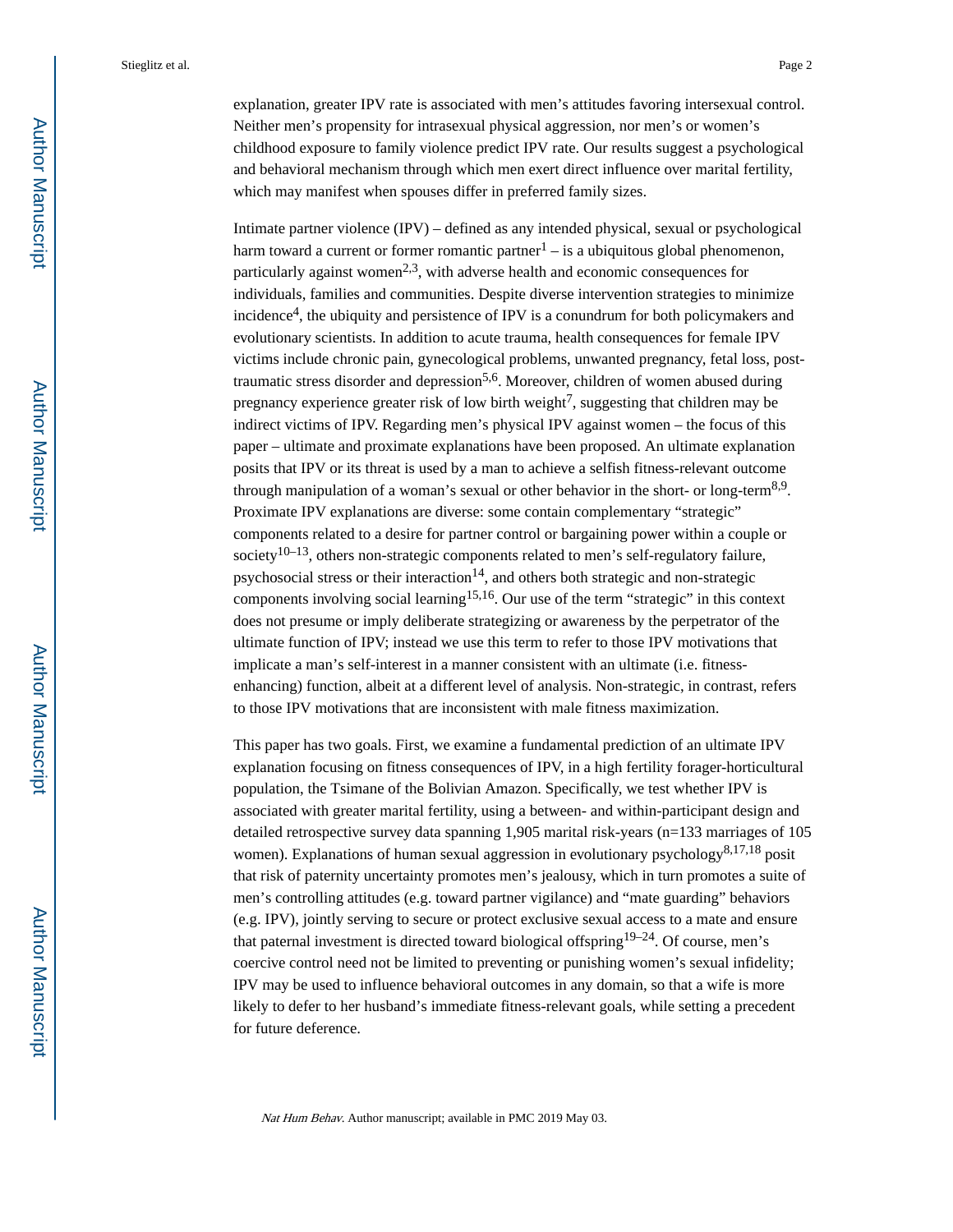A related literature in behavioural ecology and evolutionary biology focuses on sexual conflict (i.e. conflict between the evolutionary interests of individuals of the two sexes) over mating and parental investment, given differing genetic interests of reproductive partners and asymmetries between sexes in the costs and benefits of reproduction<sup>25,26</sup>. Because males typically invest less than females in parental care and are susceptible to cuckoldry when pair-bonded, males are typically expected to have a higher optimum mating frequency than females for maximizing fitness. Conflict over optimal mating rate can, under various circumstances, result in a male physically coercing a female to mate with him, leading some researchers to regard sexual coercion as a third form of sexual selection, distinct from intrasexual competition for mates and intersexual mate choice.

While mounting evidence across a wide range of species, including nonhuman primates, and across diverse mating systems is consistent with a primary prediction of the "sexual coercion hypothesis" – that male aggression toward females increases male fitness<sup>27–32</sup>, the prediction that IPV increases marital fertility, which is central to an ultimate IPV explanation, has not yet been tested in a natural fertility population. We thus test for a positive association between IPV and marital fertility rate, both across women and within women across marriages; this latter test permits assessment of whether women experiencing IPV have higher fertility than they themselves would have had if they had not experienced IPV. We also examine time-dependence between IPV and marital fertility, and whether results are artifacts of either secular changes, reverse causality, recall bias or other factors, such as women's preference for aggressive men, or for high status men who happen to be more aggressive than lower status men.

There are several reasons why the Tsimane provide an interesting test of an ultimate IPV explanation. Tsimane total fertility rate is nine births per woman and birth control is rarely used<sup>33</sup>, so covariation between IPV and fertility rate is easier to detect relative to industrialized populations, where sexual activity and reproduction are decoupled. Despite the generally collaborative nature of Tsimane marriages, interests of husbands and wives do not always coincide and there is substantial room for spousal conflicts of interest. Generally speaking, men experience lower costs of investment per child than women, and under certain socioecological conditions, this may result in larger ideal family sizes (IFS) for men than women, as observed among Tsimane<sup>33</sup>. Interestingly, spousal disparity (husband-wife) in IFS is positively associated with "excess fertility" (parity  $-$  IFS) for Tsimane women<sup>33</sup>. If husbands' coercion lowers wives' reproductive autonomy, as expected from an ultimate IPV explanation, then husbands' larger IFS may lead to higher marital fertility than what their wives desire, and/or may encourage wives to adjust their IFS to accommodate their husbands' needs. Additionally, despite room for spousal conflict and the use of IPV as a potentially effective means of sexual coercion, Tsimane lack residential privacy due to large extended families living in closely-spaced open houses, which increases social costs to perpetrators that can restrict IPV occurrence. Nevertheless, a high lifetime IPV prevalence among Tsimane women  $(85\%)^{22}$  suggests that, even in a matrilocal population like the Tsimane, presence of kin or other valued social partners is not sufficient to lower IPV risk. This high lifetime IPV prevalence is puzzling because Tsimane lack formal patriarchal institutions (e.g. legal, political, economic), any recent history of large-scale (e.g. intercommunity) violence, and media exposure to violence.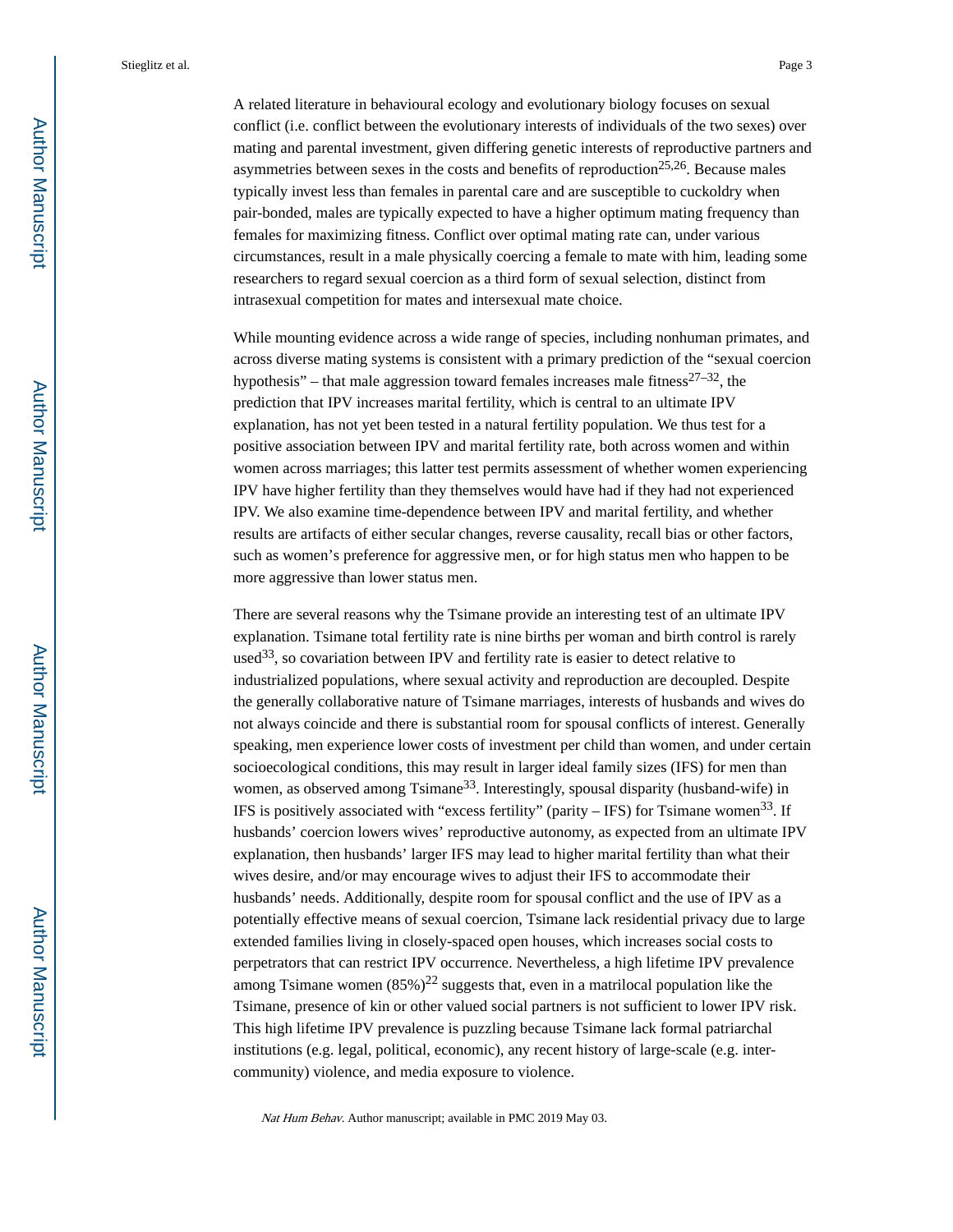A second goal of this paper is to identify among Tsimane psychological and behavioral IPV determinants, and in so doing, consider the relevance of proximate IPV explanations that may include complementary strategic and non-strategic components. We test predictions of three proximate IPV explanations. First, we test whether a husband's attitudes toward controlling his wife are positively associated with his propensity to perpetrate IPV $9$ . This association is consistent with an ultimate IPV explanation, and identifies a psychological mechanism promoting men's coercive behavior that can increase rate of copulation in marriage, minimize risks of a wife's infidelity, and increase men's marital fertility.

A second proximate IPV explanation we test emphasizes a causal role for men's aggressive personality  $34,35$ , which predicts that a man's propensity to engage in intrasexual physical aggression is positively associated with his propensity to perpetrate IPV. In principle, this prediction can be consistent with an ultimate IPV explanation, for example, if aggressive men are more dominant (i.e. better able to inflict costs on others) and gain fitness advantages associated with such dominance<sup>36</sup>. However, much of the relevant literature posits that men's aggressive personality is indicative of broader self-regulatory failure (e.g. lack of dispositional self-control<sup>34,35</sup> or from male psychopathology<sup>14</sup>) that triggers IPV perpetration independently or in interaction with psychosocial stress (e.g. related to absolute or relative poverty<sup>37</sup> or occupational stress<sup>38</sup>). In the current context, Tsimane lack norms linking physical aggression to broader notions of "manhood" as they pertain to interpersonal relations among men.

A third proximate IPV explanation we test emphasizes a causal role for socially learned attitudes of what constitutes "appropriate" adult behavior<sup>15,16</sup>, which predicts that men's and women's childhood exposure to family violence is positively associated with men's propensity to perpetrate IPV. Childhood exposure to family violence can facilitate learning and internalizing a belief that IPV is justified for various reasons containing strategic and/or non-strategic components. Consider a household in which, first, a wife confronts her husband about his ongoing infidelities, resulting in his use of IPV to quell her protests, and shortly afterward, the same husband, now inebriated and frustrated by his wife's complaints to him over his neglect of chores, unexpectedly uses force to abruptly end their dispute. In this example, co-resident children's social learning and internalization of expectations (e.g. men's infidelity is common), attitudes (e.g. men are justified in managing frustration with alcohol and hasty aggression) and behavior (e.g. men "resolve" marital conflict through IPV) are temporally linked, and both strategic and non-strategic components may be modeled and imitated, facilitating intergenerational transmission of IPV. Interestingly, from an evolutionary perspective, one might also expect a positive association between childhood exposure to IPV and men's propensity to perpetrate IPV. This is because, despite direct costs to women of experiencing IPV, the potential fitness benefits that may accrue to abusive men can, in principle, generate indirect fitness benefits to women through their male children. This Fisherian notion suggests that women's preferences for abusive men can, in theory, originate regardless of social learning.

IPV is most common in the first year of marriage, prior to reproduction (SupplementaryFigure1). During this first year, wives experienced, on average, 28% of all IPV incidents that eventually occurred in marriage (Figure 1). Among the 89 wives (85%)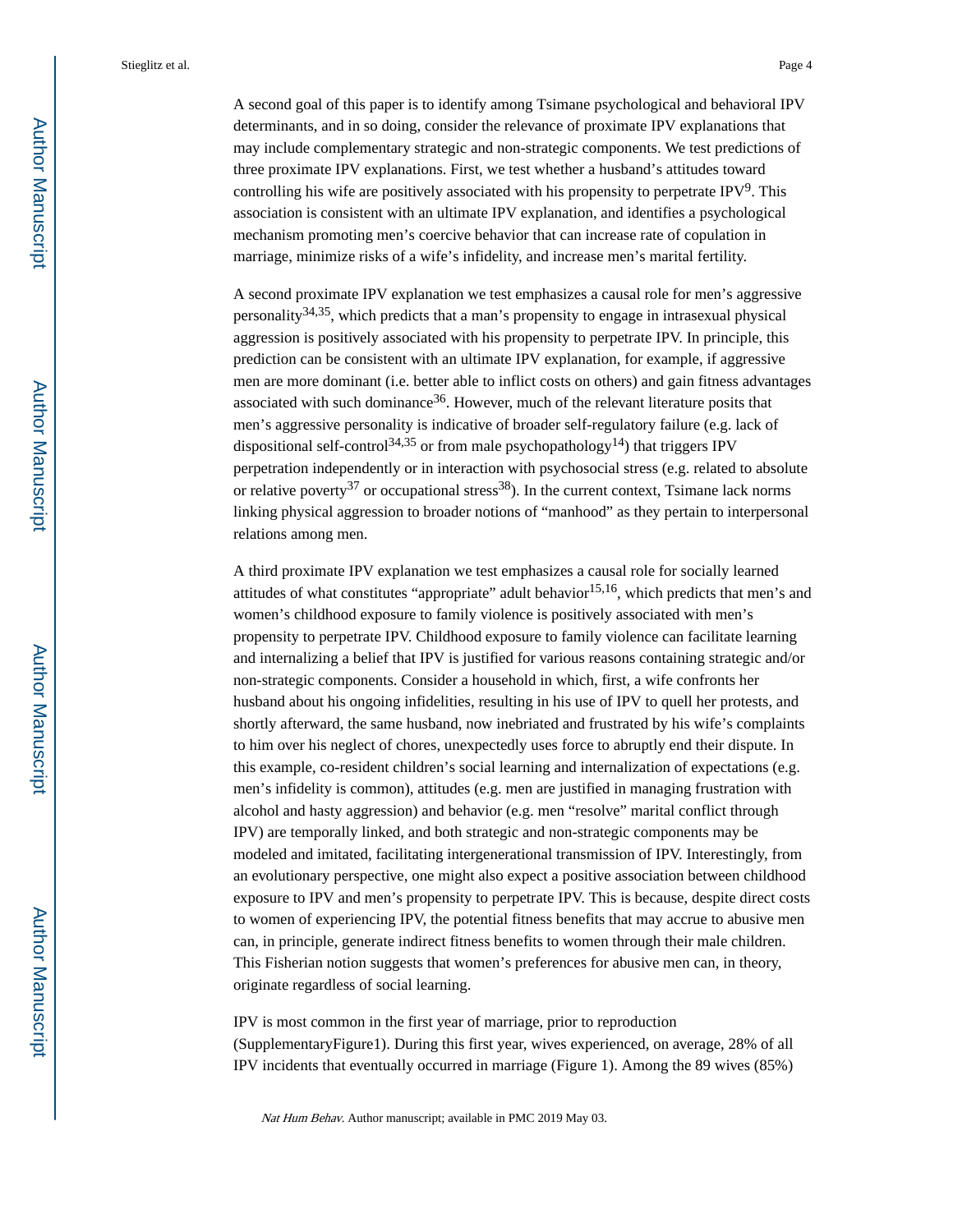experiencing any IPV in their lifetime, median number of total lifetime IPV incidents=9  $(mean=21.0, SD=27.8, min=1, max=135)$  and median number of IPV incidents/year=0.8  $(mean=1.4, SD=1.5, min=0.03, max=8.7)$ . Compared to wives who never experienced any IPV in their lifetime, wives experiencing IPV are younger at the time of interview, have shorter inter-birth intervals (IBIs), and have more births-for-age and surviving offspring-forage (Supplementary Table 1; Supplementary Figure 2). In contrast, there are no significant differences between wives who ever versus never experienced IPV in age at menarche, first marriage or first birth, prevalence of remarriage, anthropometric status or indicators of modernization (i.e. schooling and Spanish fluency). Wives experiencing any IPV in their lifetime are more likely than wives who never experienced IPV to have husbands with greater Spanish fluency (both absolutely and relative to the wife; Supplementary Table 2). In contrast, there are no significant differences between husbands whose wives ever versus never experienced IPV in age (either absolutely or relative to the wife), age at first marriage or first birth, prevalence of remarriage, anthropometric status (either absolutely or relative to the wife) or schooling.

Wives experiencing IPV in a given year show increased odds of birth that year controlling for confounders related to demographics, anthropometrics, modernization and village membership (adjusted OR=1.246, 95% CI: 1.021–1.520, p=0.030; Supplementary Table 3: model 1). Inclusion of an IPV-by-wife's age interaction term yields a significant parameter estimate (p=0.009; Supplementary Table 3: model 2), indicating an increasing difference in annual fertility between abused versus non-abused wives with age (Figure 2).

The positive association between IPV and fertility could be an artifact of secular change, because younger women both have higher annual fertility and are more likely to experience IPV than older women when they were younger (Supplementary Figure 3). To determine the potential artifactual effect of secular change, we add time period dummies (indicating terciles of years comprising the retrospective database) to model 2 in Supplementary Table 3 (see Supplementary Table 4: model 1), and find a nearly identical parameter estimate for the IPV-by-wife's age interaction term (adjusted  $OR=1.035$ ,  $p=0.003$ ). This estimate increases if we omit the most recent time period (2003–2012; Supplementary Table 4: model 2), and is nearly identical to that shown in Supplementary Table 4: model 1 if we omit the oldest time period (Supplementary Table 5), suggesting that the positive association between IPV and fertility is not an artifact of relatively recent increases in annual fertility and IPV exposure.

The positive association between IPV and fertility is also not an artifact of reverse causality, whereby having higher fertility increases risk of IPV. There are no significant main effects of either annual fertility or number of joint dependents (< age 10 years) on the probability of experiencing IPV per year after controlling for potential confounders (Supplementary Table 6: model 1; using same controls shown in Supplementary Table 4), nor do these fertility measures interact to significantly predict IPV risk (Supplementary Table 6: model 2).

The positive association between IPV and fertility could also result from recall bias, for example, if older women, having to recall older events than younger women, are more likely to under (or over) report IPV, especially when less (or more) fertile. However, there is no evidence of systematic bias in reporting IPV across time periods (see Supplementary Figure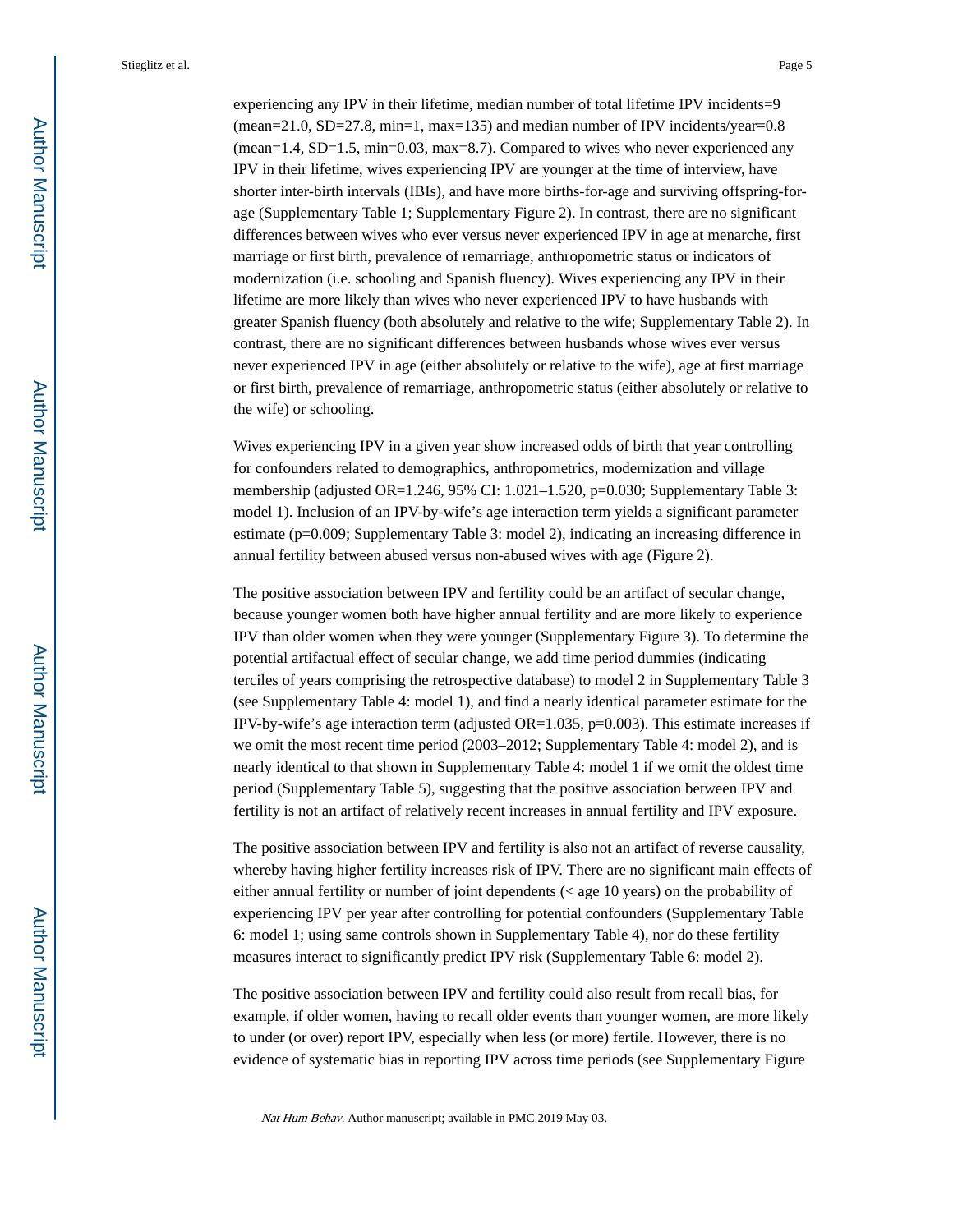3B): within a given age category and relative to women from more recent cohorts, older women report both lower (<25 years old) and higher (35–39 years old) or comparable (25– 34 and 40–45 years old) annual IPV rates. In addition, within each time period, annual IPV risk is negatively and significantly predicted by a wife's age, with similar declines in slope (1953–1991: adjusted ORWife's age=0.959 [95% CI: 0.922–0.998]; 1992–2002: adjusted OR<sub>Wife's age</sub>=0.928 [95% CI: 0.875-0.985]; 2003-2012: adjusted OR<sub>Wife's age</sub>=0.897 [95% CI: 0.858–0.938], GEE analysis controlling for village dummies). For the oldest cohort, agerelated decline in IPV risk is evident despite relatively minimal change in fertility rate before age 35 (Supplementary Figure 3A). These results, coupled with the robustness checks mentioned above (i.e. omitting earliest and latest time periods from analyses), suggest that the positive association between IPV and fertility is not an artifact of systematic recall bias.

The positive association between IPV and fertility could also result from women's preference for higher status men who happen to be more physically aggressive than lower status men. If this "IPV-as-status-byproduct" interpretation were correct, then we should find a positive association between IPV and fertility for higher but not lower status men. However, using two temporally stable correlates of adult male status – men's age at first marriage and Spanish fluency – and for each status sub-group (i.e. higher and lower) analyzing the effect of IPV on probability of birth/year, we find that IPV positively and significantly predicts marital fertility for both higher and lower status men (using men's age at first marriage, the IPV-by-wife's age interaction OR for men marrying earlier [below median] vs. later [all others]=1.056 [1.021–1.092] vs. 1.030 [1.001–1.059], using same controls shown in Supplementary Table 4; using men's Spanish fluency, the IPV-by-wife's age interaction OR for fluent vs. non-fluent men=1.116 [1.023–1.218] vs. 1.030 [1.001– 1.060]). In addition, neither men's age at first marriage nor Spanish fluency is associated with men's attitudes regarding intrasexual physical aggression or actual physical aggression toward other men in the past year, indicating a decoupling of male status and intrasexual aggression that is not consistent with the IPV-as-status-byproduct interpretation.

Leveraging variation in fertility and IPV rates within women across marriages  $(n=26$  wives who remarried), we test whether any IPV experience with each husband is associated with greater annual fertility with that husband (mean years married to first husband=5.6, range: 1–28; mean years married to second husband=13.6, range: 1–26). Wives experiencing any IPV with a first husband, but not a second, show greater annual fertility with the first (0.375 vs. 0.121, respectively), although a small sample size  $(n=2$  wives) precludes a formal test of this difference (Figure 3). Wives experiencing any IPV with a second husband, but not a first, show greater annual fertility with the second (0.426 [bootstrapped 95% CI: 0.323– 0.540] vs. 0.164 [bootstrapped 95% CI: 0.036–0.322]). This fertility increase with the second husband approaches significance (related-samples Wilcoxon Signed Rank p=0.063) despite a small sample size (n=7 wives; mean years between the start of each marriage=2.7; range: 1–5). We found no significant differences across marriages in rates of IPV or fertility by whether a first marriage dissolved because of divorce or a husband's death.

To consider the relevance of proximate IPV explanations, we test whether IPV is predicted by: (i) a husband's attitudes regarding intersexual control; (ii) a husband's attitudes regarding intrasexual physical aggression (reflecting actual aggression toward other men; see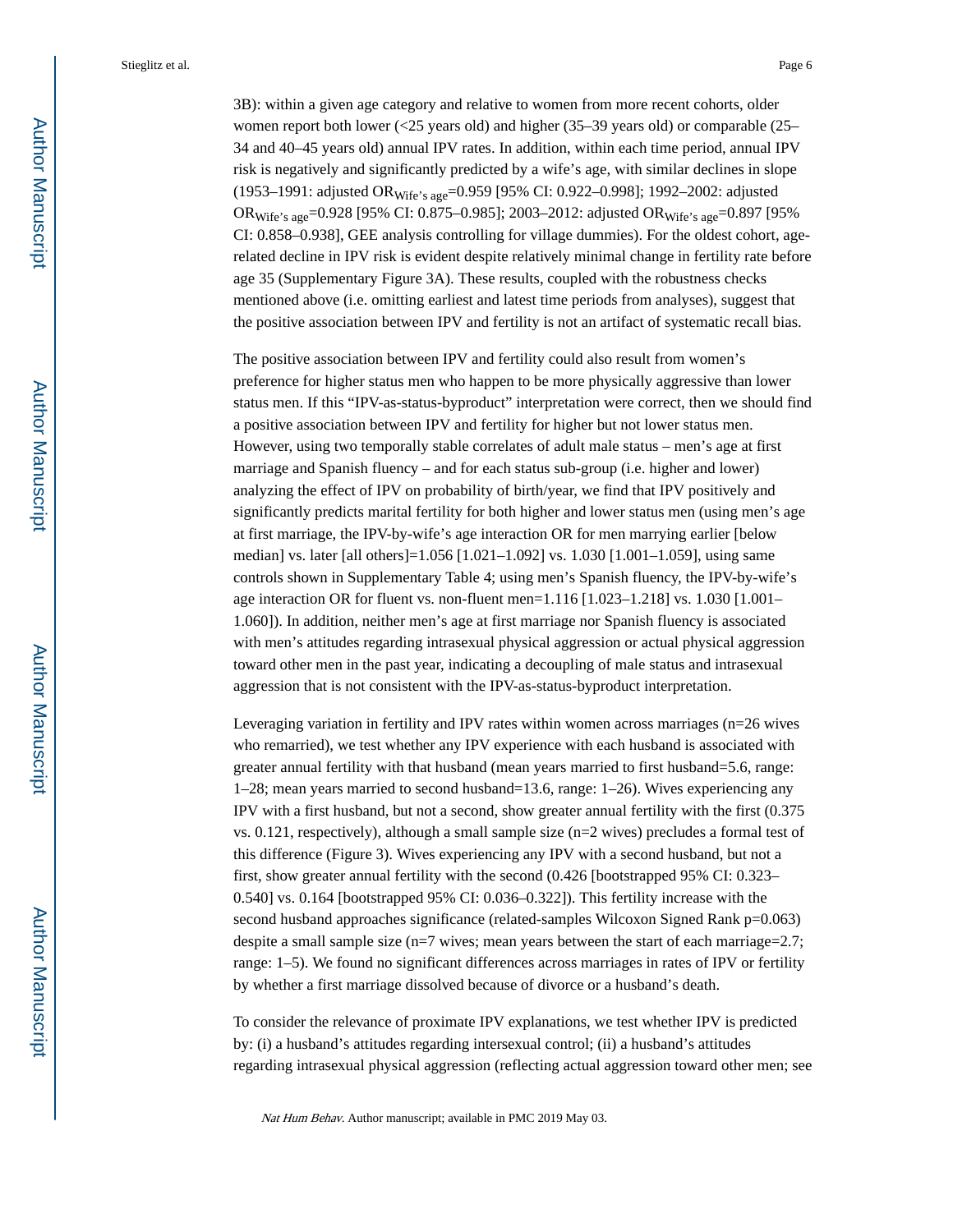Methods); and (iii) paternal and (iv) maternal physical aggression experienced or witnessed by husbands and wives during childhood. Controlling for predictors  $(p<0.1)$  shown in Supplementary Table 4, annual IPV risk is positively predicted by a husband's attitudes regarding intersexual control (adjusted OR=2.108, p=0.003, Supplementary Table 7: model 1), but not by a husband's attitudes regarding intrasexual physical aggression (adjusted OR=1.147, p=0.602, Supplementary Table 7: model 2), nor by a husband's paternal (adjusted OR=0.747, p=0.204, Supplementary Table 7: model 3) or maternal (adjusted OR=0.834, p=0.385, Supplementary Table 7: model 4) aggression during childhood, nor by a wife's paternal (adjusted OR=1.183, p=0.298, Supplementary Table 7: model 5) or maternal (adjusted OR=1.049, p=0.824, Supplementary Table 7: model 6) aggression during childhood (Figure 4). Men's attitudes regarding intersexual control is positively associated with men's paternal aggression during childhood (Pearson  $r=0.403$ , p $(0.01)$  and with men's attitudes regarding intrasexual physical aggression (Pearson  $r=0.432$ , p 0.01) (Supplementary Table 13), suggesting that proximate IPV motivations may be linked. But in models omitting a husband's attitudes regarding intersexual control, annual IPV risk is not predicted by a husband's attitudes regarding intrasexual physical aggression, or by a husband's or wife's paternal or maternal aggression during childhood.

We tested for other potential confounders related to demographics (i.e. spousal age difference, prior marriage), anthropometrics (i.e. height or weight [wife's, husband's or spousal differences]) and modernization (i.e. schooling [wife's, husband's, or spousal difference]) but none significantly predicted IPV risk.

We examined fertility consequences of IPV, and behavioral and psychological IPV determinants in a high fertility population of Bolivian forager-horticulturalists to test predictions of ultimate and proximate IPV explanations. Consistent with a fundamental expectation from an ultimate IPV explanation, we find that IPV predicts greater marital fertility; consistent with a complementary expectation from a strategic proximate IPV explanation, greater IPV rate is associated with men's attitudes favoring intersexual control. These results highlight a prominent sexual conflict even within the context of monogamous marriage in a population lacking formal patriarchal institutions and other widespread practices that limit women's reproductive autonomy (e.g. female genital mutilation, marital restrictions). Sex-specific benefits and costs of reproduction (e.g. maternal depletion) and differing genetic interests of reproductive partners are expected to generate sex differences in optimal values of fitness-relevant traits (i.e. "sexual conflict traits"25,39); this may include family size preferences, with men, under certain socioecological conditions (Tsimane included) favoring larger families than women, partly due to men's reduced physiological and opportunity costs of birth $33$ . Overt behavioral conflict between reproductive partners is expected if optimal outcomes for each partner cannot be achieved simultaneously $39$ . Our results suggest a psychological and behavioral mechanism through which men exert direct influence over marital fertility, as men's desire for partner control and associated IPV may increase rate of in-pair copulation (i.e. direct coercion<sup>27</sup>). These and other coercive tactics, for example, intimidation through verbal aggression, facilitated by sexual dimorphism in strength, can serve to increase men's mating effort in the short- or long-term, both within and outside of marriage<sup>22,40</sup>. It may also be in a wife's interests to acquiesce to mating because the direct costs of resistance exceed costs of allowing mating. In general, this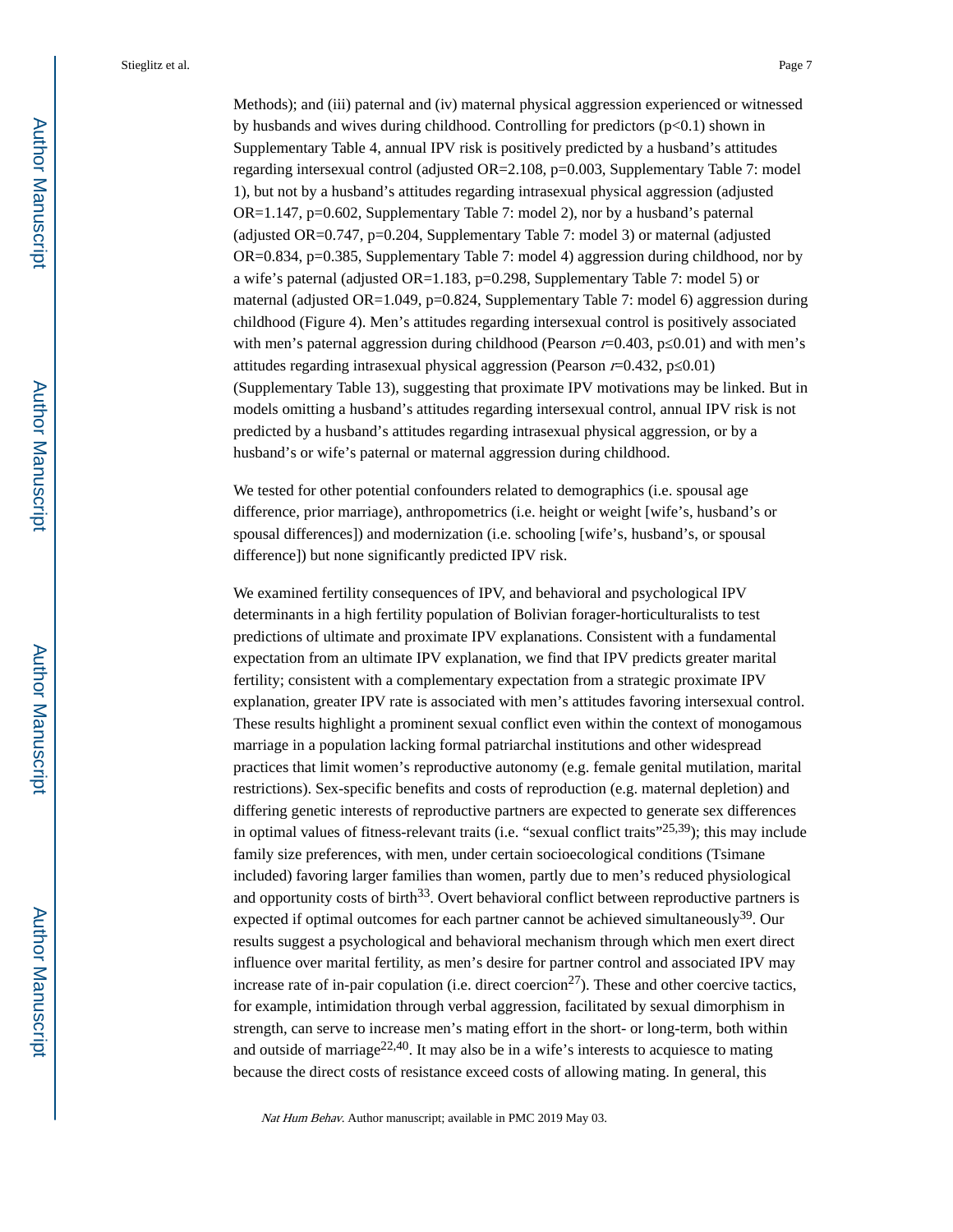interpretation is not inconsistent with and may actually complement one emphasizing conformity to and internalization of local gender norms that promote a husband's dominance over a wife (e.g. regarding wifely obedience and "appropriate" consequences for disobedience), even in a population lacking formal patriarchal institutions. While specific pathways linking desired spousal control and reproductive effort require further exploration, a mediation analysis indicates that Tsimane men's controlling attitudes do not predict wives' fertility independently of IPV, nor do they diminish the positive association between IPV and fertility.

A prediction of a proximate IPV explanation emphasizing a causal role for men's aggressive personality is that IPV perpetration positively co-varies with men's propensity to engage in intrasexual physical aggression<sup>34,41</sup>. Using data on men's attitudes regarding intrasexual aggression, itself predictive of actual aggression toward other men in the past year (see Methods), we find that neither attitudinal nor behavioral (past year) measures of intrasexual aggressive tendencies predict IPV perpetration, indicating a decoupling of men's aggression towards wives versus other men. It is thus unlikely that the positive association between IPV and fertility reflects women's preference for aggressive men, or that IPV is a byproduct of intrasexual competition involving aggression. Our prior Tsimane research<sup>22,40</sup> indicates that men's jealousy over women's infidelity does not precipitate most instances of verbal or physical aggression in marriage. Instead, based on couple-level data on marital arguments and IPV, our prior research indicates that it is Tsimane men's infidelity (perceived or real), not women's, that precipitates most instances of verbal conflict in marriage and wife abuse. Rather than resulting primarily from men's attempts to limit women's access to other mating partners (i.e. indirect coercion<sup>27</sup>), Tsimane IPV may result from men's attempts to "resolve" sexual conflict over preferred family size through direct coercion, although both strategies may co-occur. Future research utilizing couple-level data that focuses on the temporal sequence of marital conflict will contribute to an understanding of couple-level contextual dynamics, including which partner initiates conflict and broader escalation and conciliatory processes.

IPV tends to be more frequent and severe in lower socioeconomic status sub-groups $37$ , but IPV is not restricted to lower status men. Even among Tsimane, who compared to other populations in the IPV literature show limited variance in men's resource holdings, it is possible that instead of reflecting a sexual coercion strategy, the positive association between IPV and fertility could instead reflect women's preference for high status men, who are also more aggressive than lower status men. Our prior research has shown that abusive Tsimane husbands are more likely to engage in extramarital affairs<sup>22,40</sup>, and while we have interpreted this as reflecting a strategic response (i.e. men use IPV in part to control women's responses to men's diversion of household resources), an alternative interpretation is that abusers (vs. non-abusers) can "afford" extramarital affairs because of their greater resource holding potential, which is desired by women. However, contrary to this alternative IPV-as-status-byproduct interpretation, we find that IPV predicts higher marital fertility for both higher and lower status men, and that men's status is uncorrelated with men's attitudinal or behavioral measures of intrasexual physical aggression. Moreover, men's status is not significantly associated with men's attitudes favoring intersexual control, contrary to the expectation that feelings of "sexual proprietariness<sup>9</sup>" are stronger in lower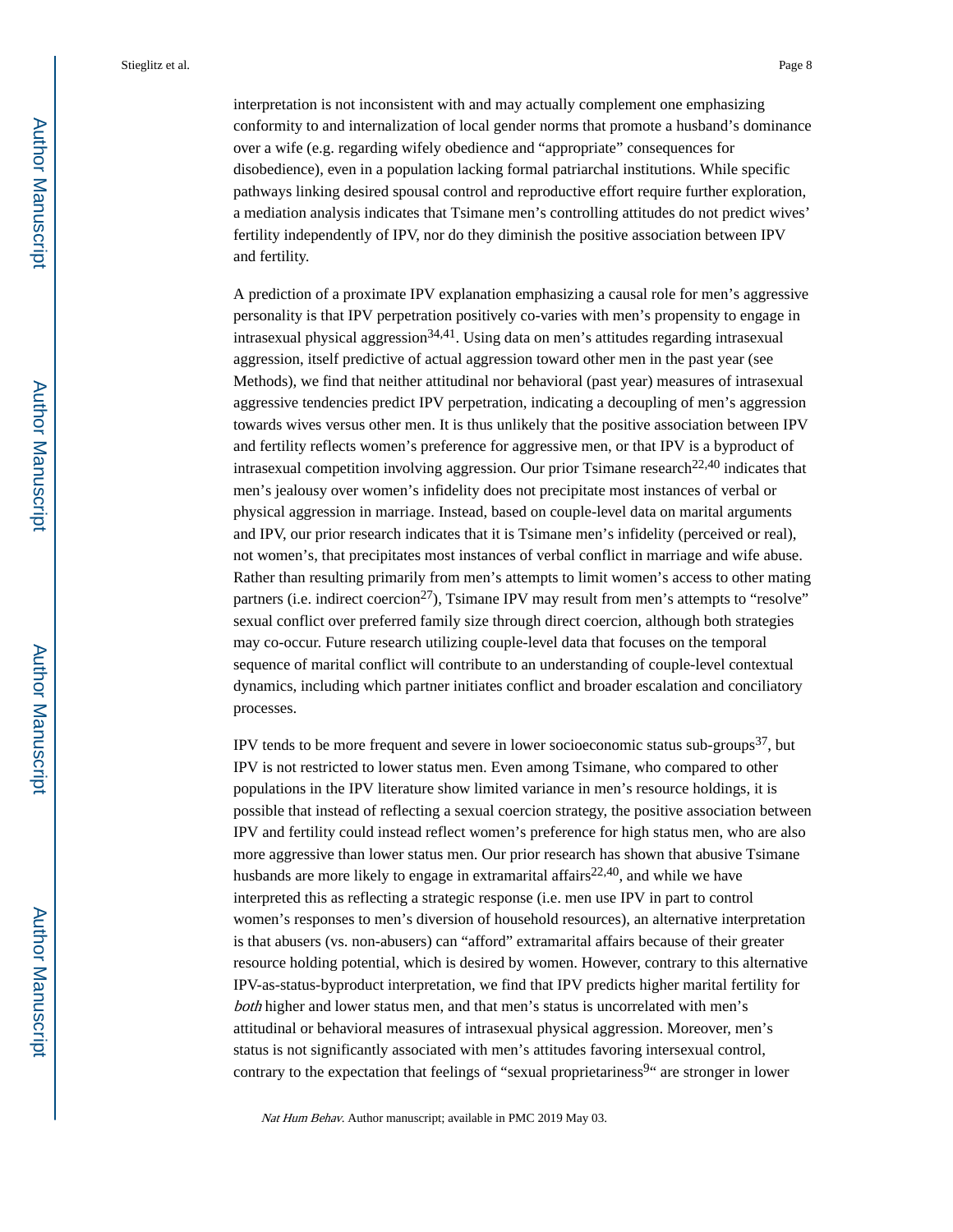status men because of their elevated risk of losing a wife. Together, these findings indicate that Tsimane men across the status continuum strategically use IPV to achieve higher marital fertility, although it is noteworthy that the IPV-by-wife's age interaction effect is stronger among higher versus lower status men. IPV may be a more effective strategy for high status men because they incur fewer social costs of IPV (e.g. retaliation from a wife's kin). Generally speaking, our findings do not directly support a prediction from a proximate IPV explanation that stress related to low status increases IPV risk, either independently or in interaction with men's aggressive personality.

A proximate IPV explanation involving social learning posits that children learn how to behave by experiencing how others treat them and by observing how their parents treat each other. Social learning (e.g. of expectations, attitudes or behavior) can provide a mechanism by which IPV is viewed as an appropriate response when sexual or other conflicts emerge. Yet we find no support for a prediction of this social learning explanation: childhood exposure to family violence does not predict risk of either perpetrating or experiencing IPV. This null finding holds if we utilize composite measures of physical aggression that incorporate overall paternal and maternal aggression (i.e. toward a spouse, ego and ego's siblings; see Supplementary Table 7: models 3–6), and if we utilize specific measures of dyadic paternal aggression toward ego or a spouse. While the intergenerational transmission of IPV is one of the best studied IPV explanations<sup>16</sup>, it remains challenging to identify particular traits being modeled and imitated (e.g. expectations about a partner's marital commitment, attitudes toward resolving conflicts peacefully, alcoholism) and address their inter-relationships in a comprehensive way that explains why only certain traits are transmitted and reliably associated with IPV. In principle, social learning of both strategic and non-strategic IPV motivations can occur. The former can occur through positive reinforcement of aggression, although Tsimane lack norms linking aggression and masculinity, or norms justifying physical force to resolve conflicts among men. The latter can occur through failure to learn how to manage marital conflict appropriately. Nevertheless, in small-scale societies like the Tsimane, IPV perpetrators face substantial costs that should limit even greater IPV occurrence, including reputational damage and social sanctions, injury if IPV provokes retaliation by the wife and/or her kin, divorce and loss of future reproductive opportunities with a wife, and marital strife which could lead wives to withdraw and/or reduce work effort as a means of protest<sup>22</sup>.

Important study limitations should be considered. First, we focus only on physical IPV against wives and thus we likely underestimate IPV prevalence. Second, social desirability bias often leads to IPV underreporting, yet Tsimane report a high lifetime and annual IPV prevalence, and couple-level data reveal substantial spousal consistency in reporting IPV (see Methods). For these reasons, together with a retrospective interview design which we believe minimized study intrusiveness (since IPV is most common early in marriage and women's mean marital duration at the time of interview=14.3 years), we have no reason to suspect that potential reticence or deceit in our interview data produce the observed empirical associations reported here. Third, our retrospective study design lends itself to recall bias, although we find no empirical support that recall bias influences results. Fourth, we lack data on women's attitudes toward men's desires for intersexual control and men's use of aggression (intra and intersexual), which are useful for further interrogating social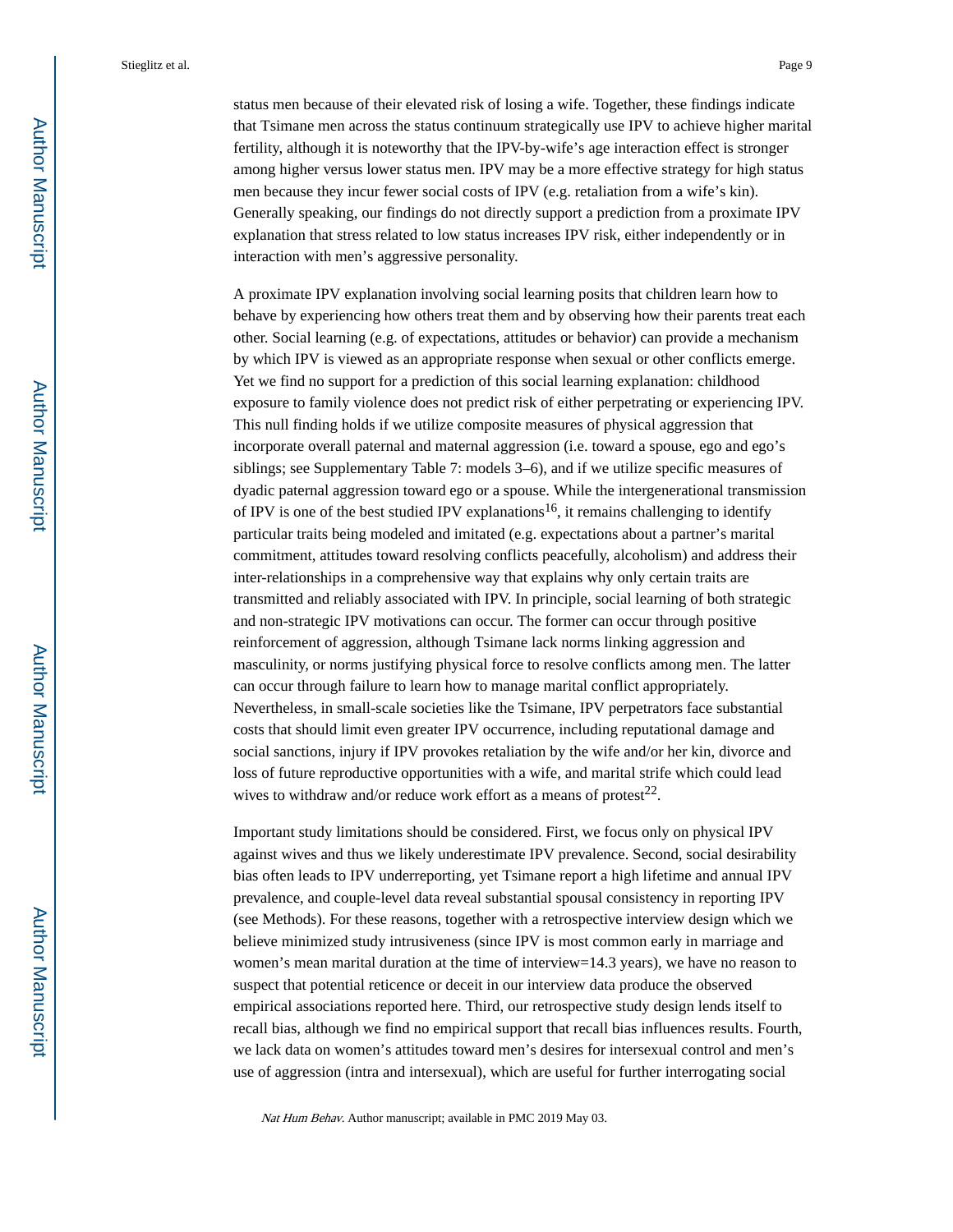learning and other proximate IPV explanations. Furthermore, we assess attitudinal constructs with relatively simple measures that may not accurately represent the complexity of these constructs. We also lack data on men's and women's fertility desires (e.g. IFS), which are useful for understanding the nature of spousal bargaining when conflicts emerge over family planning. Unfortunately we do not have data on women's counter-strategies to minimize IPV risk; sexual conflict models propose an evolutionary arms race, whereby the costs to one sex from the other's behavior create strong selective pressure for adaptive responses<sup>42</sup>. Given the emphasis of sexual conflict theory<sup>39,43</sup> on the dynamic, bidirectional nature of sex differences in optimal values of many fitness-relevant traits (e.g. whether to mate, when, how often, how long, how exclusively) it is misleading to perceive sexually coercive behavior as the result of particular traits of particular men, rather than as a conditional response of men to women's behavior that takes into account costs and benefits of alternatives for both sexes  $44$ . It is also potentially misleading to only consider men's use of IPV, without considering couple-level contextual dynamics including marital disputes and women's use of IPV. Lastly, the sample size for our within-individual analysis is small, but we find similar results for within- and between-individual analyses, supporting ultimate and strategic proximate IPV explanations.

To conclude, effectively minimizing the deleterious impacts of IPV for individuals, families and communities requires an accurate understanding of factors causing IPV. A general theory – spanning proximate and ultimate levels of analysis – that explains why men engage in IPV, and that predicts the conditions under which IPV is more likely to occur would be useful in the design of public health interventions to lower IPV incidence and mitigate its deleterious effects. An implication of this study, for research and intervention design in public health, is that the conditions that increase spousal conflict over women's reproductive autonomy should be the target of explanatory models and attempts to lower IPV incidence.

# **METHODS**

Tsimane are semi-sedentary forager-horticulturalists living along the Maniqui River and surrounding areas in the Beni Department of Bolivia. Adults typically choose their own spouses, but kin may also facilitate marriages $45$ . There are no formal marriage ceremonies and a couple is considered married when they sleep together in the same house. Post-marital residence rules are flexible but emphasize matrilocality early in marriage. Cross-cousin marriage is common and there are no formal marital restrictions. Birth control, mostly in the form of Depo-Provera, is only recently available from a few health workers and in pharmacies in town, yet <5% of reproductive-age women report usage<sup>46</sup>; other forms of modern birth control are almost never used. Low birth control usage is largely due to a combination of lack of knowledge about its use, cost and cultural valuation of large family size.

JS obtained UNM IRB approval and informed verbal consent from Tsimane government, village leaders and participants before conducting the study. IPV data were collected by JS and a trained male Tsimane research assistant (RA) in five villages (two downriver Maniqui villages [in 2007]; one near road [2010]; and two upriver Maniqui [2011]) varying in proximity to the market town of San Borja. Participants from each village were familiar with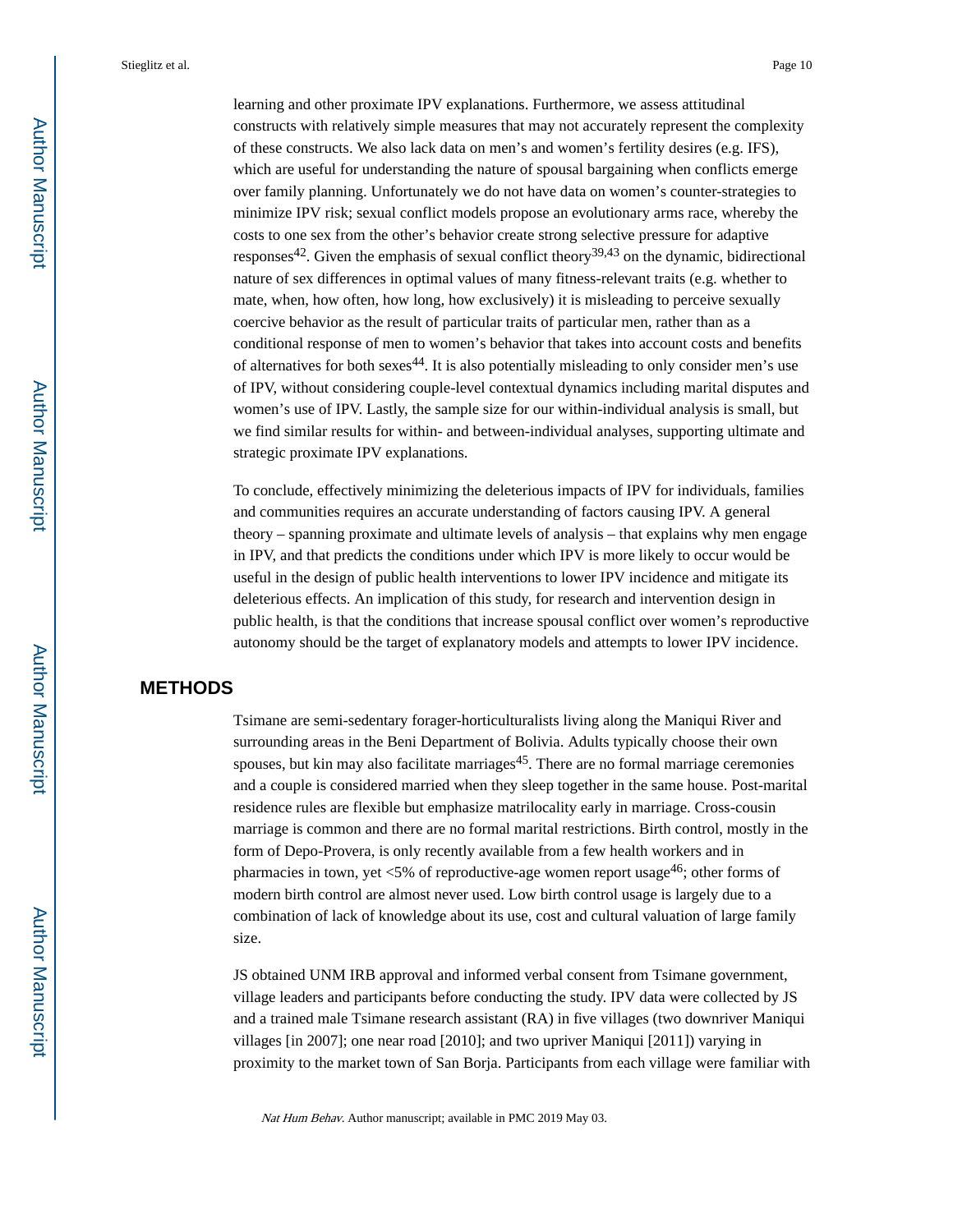JS because he resided there for several weeks or months prior to collecting IPV data. JS's Tsimane RA was not a resident of any sampled village, was not particularly well-known to participants, had prior experience conducting sensitive interviews (e.g. on conflict with nonkin) as part of the Tsimane Health and Life History Project (THLHP), and was trained by JS in scientific research ethics. Women were queried about IPV as part of a broader interview on kin cooperation and conflict, in which women's current husbands also participated. Interviews were translated into Tsimane from Spanish, and then back-translated into Spanish from Tsimane with assistance of two bilingual Tsimane RAs that were part of the THLHP but otherwise unaffiliated with this study. Translation inconsistencies were resolved by JS and the three Tsimane RAs, and the interview was piloted for three months in one village in 2007 as additional refinements were made by JS and his RA. Interviews were conducted privately in JS's field house to ensure confidentiality, and in the Tsimane language to increase participants' comfort levels. To ensure participant safety and confidentiality, only one eligible woman was randomly selected per household for interview. To further ensure confidentiality and given the lack of local violence reporting laws, we did not report any violent incidents. Participant compensation included desirable store-bought items such as soap for washing clothes, sugar, cooking oil, fishhooks, yarn for weaving, or rifle bullets or shotgun shells for hunting.

The IPV sample includes all individuals who met the inclusion criteria of self-identifying as Tsimane and female, who married at least once, who only married monogamously, and who reported no use of modern birth control. Once IPV sample eligibility was determined, households were selected randomly within villages; <10% of women refused to participate in the IPV interview. Women ranged between 15–77 years of age at the time of IPV assessment. Mean  $\pm$  SD age at first marriage for women and their husbands is 16.7  $\pm$  3.0 yrs  $(n=105)$  and  $20.5 \pm 4.2$  (n=133), respectively (for additional descriptive statistics see Supplementary Tables 1 [wives] and 2 [husbands]). Twenty-six of 105 wives (25%) remarried (n=28 marriages since two women remarried twice), usually because of divorce (21/28, 75% of remarriages) rather than a first husband's death (7/28, 25%); divorce was most common in the first year of marriage (29% of divorces), and 76% of divorces occurred in the first three years. For women who divorced, there is no significant difference in IPV prevalence or annual IPV rate for first versus subsequent marriages.

A retrospective design for IPV assessment was used for several reasons: i) to estimate women's total IPV exposure during the sample period (i.e. not just in the past year but in all years of marriage prior to menopause); ii) to examine intra-individual change in IPV exposure over time (e.g. across births within marriage, across marriages); and iii) to balance gains in statistical power from repeated measures on the same woman and logistical constraints of increasing sample size. We first elicited women's complete reproductive histories to construct multiple temporal intervals per woman (e.g. pregnancies, periods from a given birth until weaning), to which we could assign to each interval a chronological year (hereafter marital risk year) using existing THLHP demographic data (range: 2–35 marital risk years for 105 women; a detailed description of demography data collection methods is provided elsewhere<sup>47</sup>). Aside from pregnancies and periods from a given birth until weaning, another type of temporal interval for which we assigned chronological years included the period of spousal co-residence prior to the first pregnancy in marriage (usually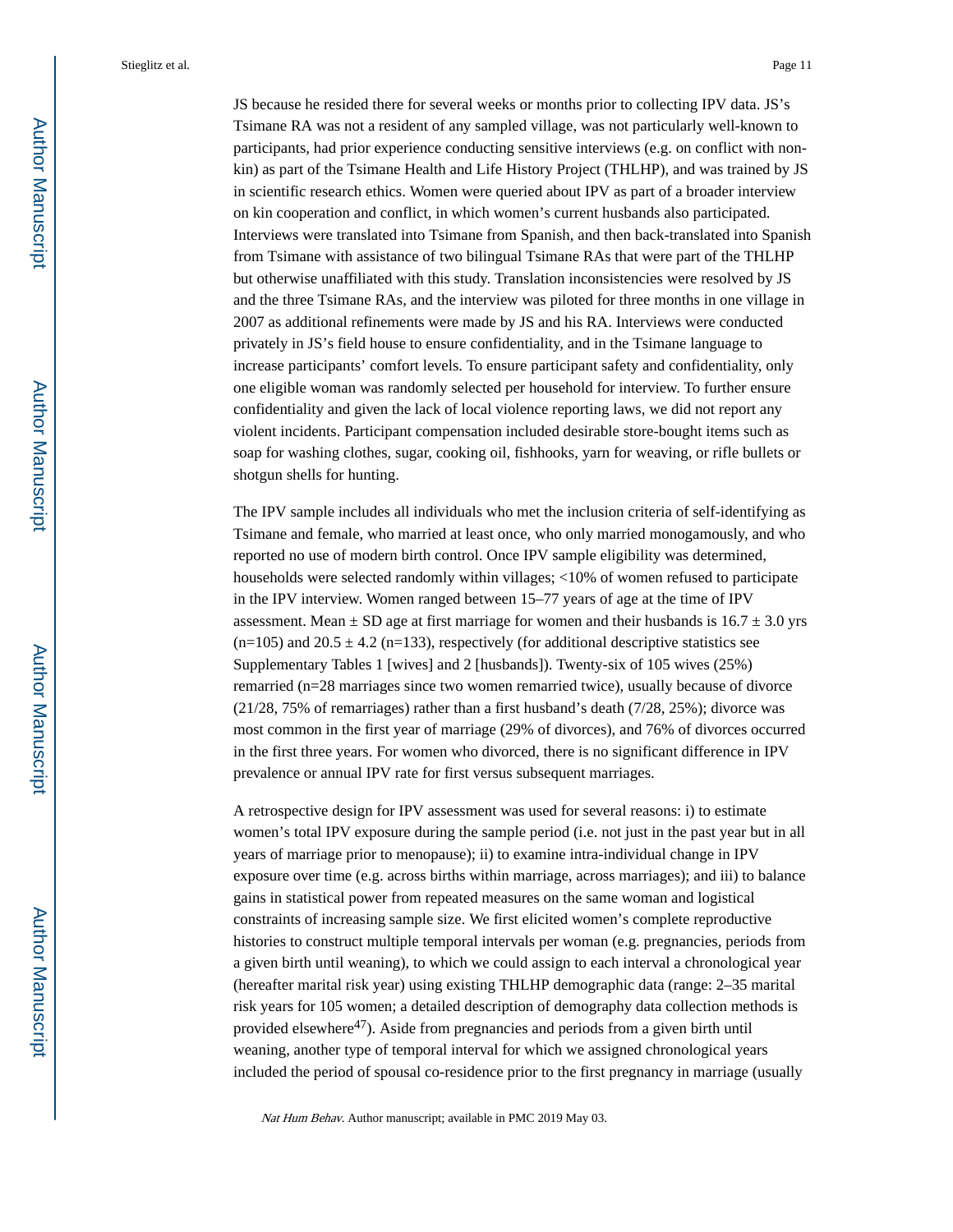encompassing only one risk year). Additional types of intervals assigned chronological years included the year prior to the IPV interview (i.e. for reproductive-aged women who were neither pregnant nor lactating since at least two years [max=21 years] prior to the interview), the period following a miscarriage until either the next pregnancy or the following year (the latter for women who were post-menopausal at the time of interview and whose final pregnancy resulted in miscarriage), and if applicable, the year prior to menopause (last interval). While interval duration is not chronologically uniform and does not span exactly one year, the Tsimane – who have no written language or time-keeping technology of their own – do not appeal to calendar dates to recall timing of past events, but instead appeal to salient reference periods comprising major life history events (e.g. births or deaths). The derived temporal intervals provided women with these salient reference periods, during which they recalled IPV exposure, and during which we assigned relevant time-varying or invariant covariates. For intervals including pregnancies, women were asked whether IPV occurred before or during pregnancy; while most abusive episodes were reported before pregnancy, IPV may be under-reported during the first trimester. Because a major goal of this study is to test whether IPV increases marital fertility, intervals analyzed here only span marital years in which a wife is at risk of birth (wife's age range: 11–45 years); for postmenopausal interviewees (23% of interviewees, contributing 37% of marital risk years [704/1,905]), age is capped at 45 years during their last interval (i.e. no risk years beyond age 45 are included in analyses, nor are they included in the 1,905 marital risk years). In total, 1,165/1,905 risk years (61%) did not include pregnancy and the remaining 39% (740/1,905) included pregnancy.

To ascertain IPV, we asked women during each interval, whether they were ever intentionally physically hurt by their husband, e.g. from being punched, slapped, kicked or in other ways mentioned in the Revised Conflict Tactics Scales<sup>48</sup> (e.g. pushed, grabbed, choked, burned, bitten, hit with an object). While women reported various ways in which they experienced IPV, we did not systematically distinguish among them with separate questions because there was no compelling theoretical reason to do so, and because this would have greatly lengthened the interview (which already took 1–2 hours). Thus, during each interval (e.g. "From the time that you first realized that you were pregnant with baby X, until you gave birth to baby  $X$ ..."), women were asked whether, and the number of times they experienced any physical IPV. From these retrospective data we were able to calculate, for each woman in a given year of a given marriage, both the cumulative frequency and the cumulative relative frequency of IPV (see Figure 1); the latter was done by computing a running total - across all years of a marriage - of the number of abusive episodes/year, and then for each year dividing that running total by the total number of abusive episodes in a marriage.

Couple-level data (i.e. reports from spouses from the same marriage) collected in a subsample of 21 couples from one village in 2010 reveal substantial spousal consistency in reporting both whether physical IPV occurred in the year prior to the IPV interview (Fisher's Exact  $p=0.028$ ), and the number of IPV incidents that same year<sup>40</sup>. Verbal spousal aggression, including threats of physical IPV, was often reported, but we excluded this from our IPV definition to focus on more salient behaviors exhibiting greater gender inequality<sup>49</sup>.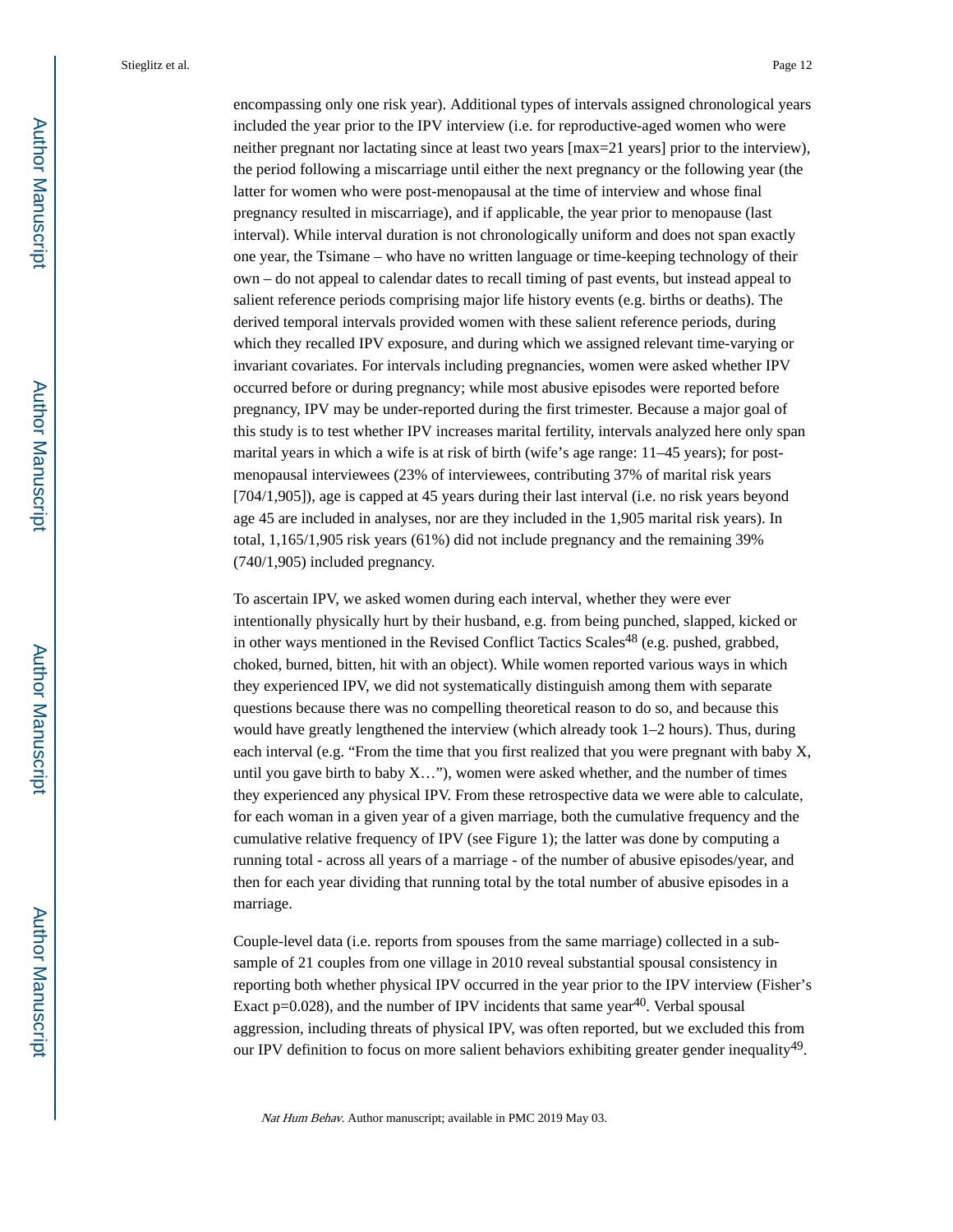We did not inquire about sexual IPV to minimize study intrusiveness and risk of further traumatization.

Reproductive histories were elicited among women and men by MG, JS and Tsimane research assistants, and updated by THLHP physicians and their translators during annual medical exams. Birth years were assigned based on a combination of methods described elsewhere<sup>47</sup>. IBI refers to the number of months between live births for women with  $2$  live births.

Height and weight were measured during THLHP medical exams using a Seca stadiometer (Road Rod 214) and Tanita scale (BF680). Schooling and Spanish fluency were assessed during annual THLHP census updates.

As part of a broader interview on kin cooperation and conflict, female participants and their husbands in three villages reported the frequency with which they witnessed and experienced physical violence during childhood, as perpetrated by co-resident male and female household heads (usually biological parents). Respondents used a five-point scale (1=never, 5=always) for three items regarding frequency of a father's physical aggression toward: i) his spouse; ii) ego; and iii) ego's siblings, and three items regarding frequency of a mother's physical aggression toward: i) her spouse; ii) ego; and iii) ego's siblings (see Supplementary Tables 8 and 10 for item descriptives).

Five items were used to assess men's attitudes toward intersexual control. Using a five-point scale (1=strongly disagree, 5=strongly agree), husbands in three villages indicated their beliefs about whether: i-ii) they can solely decide when their wife visits other houses, and when spousal intimacy occurs; iii) their wife should comply with their request regardless of her own preferences; iv) their wife should respect their demand that she stop talking; and v) they should be unrelenting sexually toward their wife (see Supplementary Tables 8 and 11 for item descriptives).

Three items were used to assess men's attitudes toward intrasexual physical aggression. Using the same five-point scale, husbands in three villages indicated their beliefs about whether: i) it is vital for them to know how to physically fight another man; ii) they should hit another man if that other man hits them first; and iii) use of physical force is more vital than intellect to resolve conflicts between men (see Supplementary Tables 8 and 12 for item descriptives). To assess external validity, we compared intrasexual aggression component scores (from principal components analysis, see next paragraph) for men who reported engaging in a physical altercation with another man in the past year (18% of men) vs. men who reported no such altercation (82%). As expected if men's reported attitudes toward intrasexual physical aggression reflect actual aggression toward other men, men who reported an altercation have higher intrasexual aggression component scores (mean  $\pm$  SD = 1.19 ± 0.96) vs. men who reported no altercation ( $-0.26 \pm 0.81$ ; Mann-Whitney U p<0.001,  $n=50$ ).

Mann-Whitney U and  $\chi^2$  tests were used to compare spousal characteristics by whether a wife experienced IPV (Supplementary Tables 1–2). Principal components analyses (PCA) were used to quantify men's attitudes toward intersexual control and intrasexual aggression,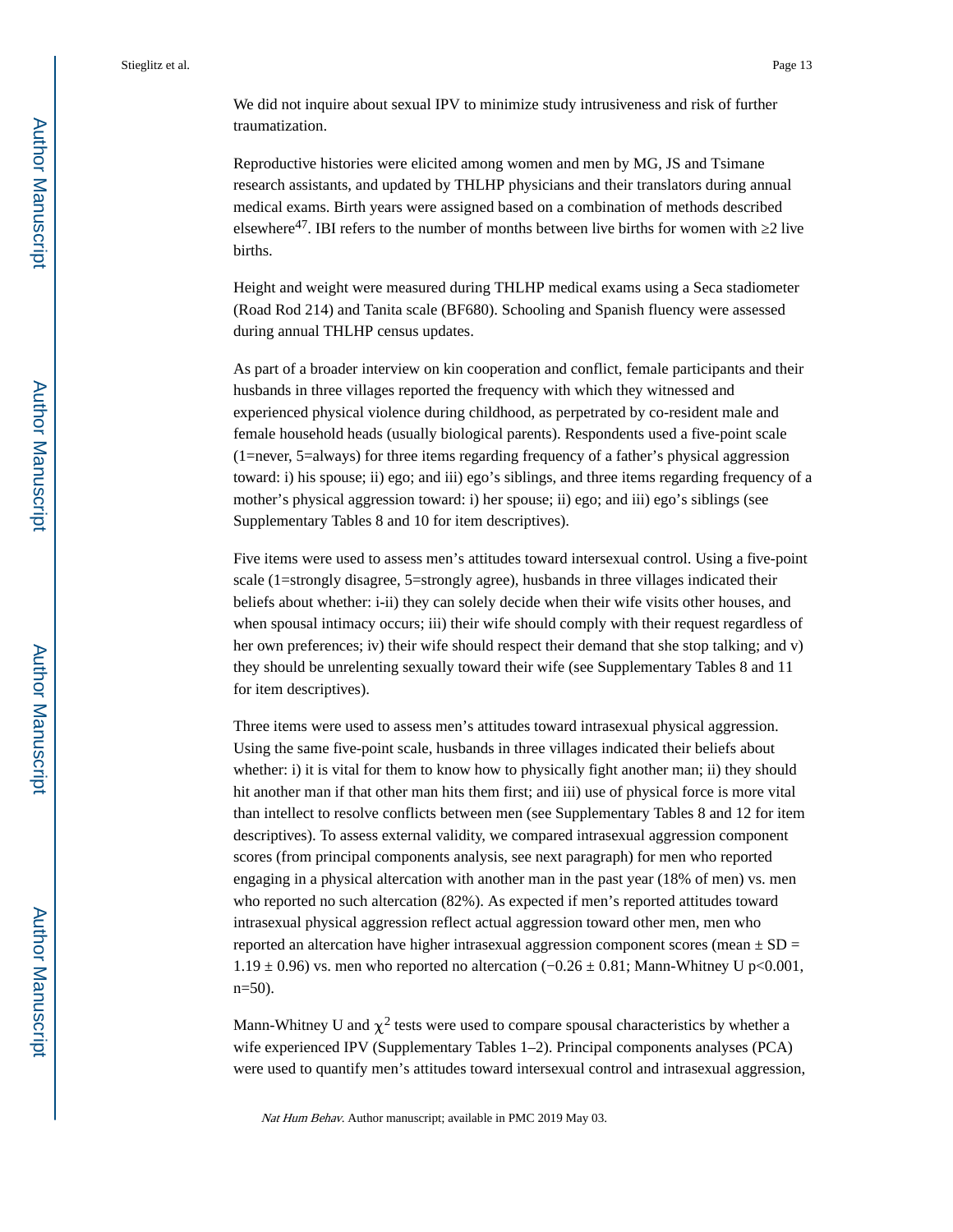and men's and women's degree of childhood exposure to physical violence (see Supplementary Tables 8–13 for item, composite and PCA descriptives). In total, six PCAs yielded six components: ego's father's aggression (73% variance explained for the husband, 62% for the wife), ego's mother's aggression (67% for the husband, 58% for the wife), a husband's intersexual control (52%), and a husband's intrasexual aggression (57%). Generalized estimating equations (GEEs) analyses are used to model effects of predictors on fertility and IPV rates. The GEE method accounts for the correlated structure of a dependent variable arising from repeated measures on the same individual over time, controlling for each individual. There is no standard absolute goodness-of-fit measure with the GEE method<sup>50</sup>, which does not make distributional assumptions and uses a quasi-likelihood rather than full likelihood estimation approach. A stepwise approach is used to fit GEE models; starting from a reduced model that included primary predictors, covariates were added sequentially and retained until all predictors were significant at p 0.1. Village dummies were also included as fixed effects in all regressions, to account for potential village-level differences in fertility or reporting IPV. We compared GEE model estimates to those obtained from generalized linear mixed models fit by maximum likelihood but no major differences were found. GEE parameter estimates are reported as odds ratios or predicted probabilities. We used a related-samples Wilcoxon Signed Rank test to test whether any IPV experience with a husband is associated with greater annual fertility with that husband within women across marriages; to provide variance estimates of annual fertility we used bootstrap resampling to derive 95% confidence intervals (Figure 3). Participants with missing data were removed from analyses.

# **Supplementary Material**

Refer to Web version on PubMed Central for supplementary material.

# **ACKNOWLEDGMENTS**

We thank study participants for sharing personal stories, and THLHP personnel for assistance with logistics, data collection and coding. We also thank Paul Seabright and participants in the "Harmful Practices" workshop at UCSB in March 2018 for useful discussions that improved the quality of this manuscript. Funding was provided by the National Science Foundation (BCS-0721237; BCS-0422690), National Institutes of Health/National Institute on Aging (R01AG024119), and the Latin American and Iberian Institute at the University of New Mexico. JS also acknowledges financial support from the Agence Nationale de la Recherche (ANR)—Labex IAST. The funders had no role in study design, data collection and analysis, decision to publish, or preparation of the manuscript.

# **REFERENCES**

- 1. Breiding M, Basile K, Smith S, Black M & Mahendra R Intimate partner violence surveillance: Uniform definitions and recommended data elements, version 2.0. (Centers for Disease Control and Prevention, Atlanta, GA, 2015).
- 2. Levinson D Family Violence in Cross-Cultural Perspective. (Sage, 1989).
- 3. Counts D, Brown J & Campbell J To have and to hit: Cultural perspectives on wife beating. 2nd edn, (University of Illinois Press, 1999).
- 4. Shakya HB et al. Longitudinal associations of intimate partner violence attitudes and perpetration: Dyadic couples data from a randomized controlled trial in rural India. Social science & medicine (1982) 179, 97–105, doi:10.1016/j.socscimed.2017.02.032(2017).
- 5. Campbell J Health consequences of intimate partner violence. Lancet 359, 1331–1336 (2002). [PubMed: 11965295]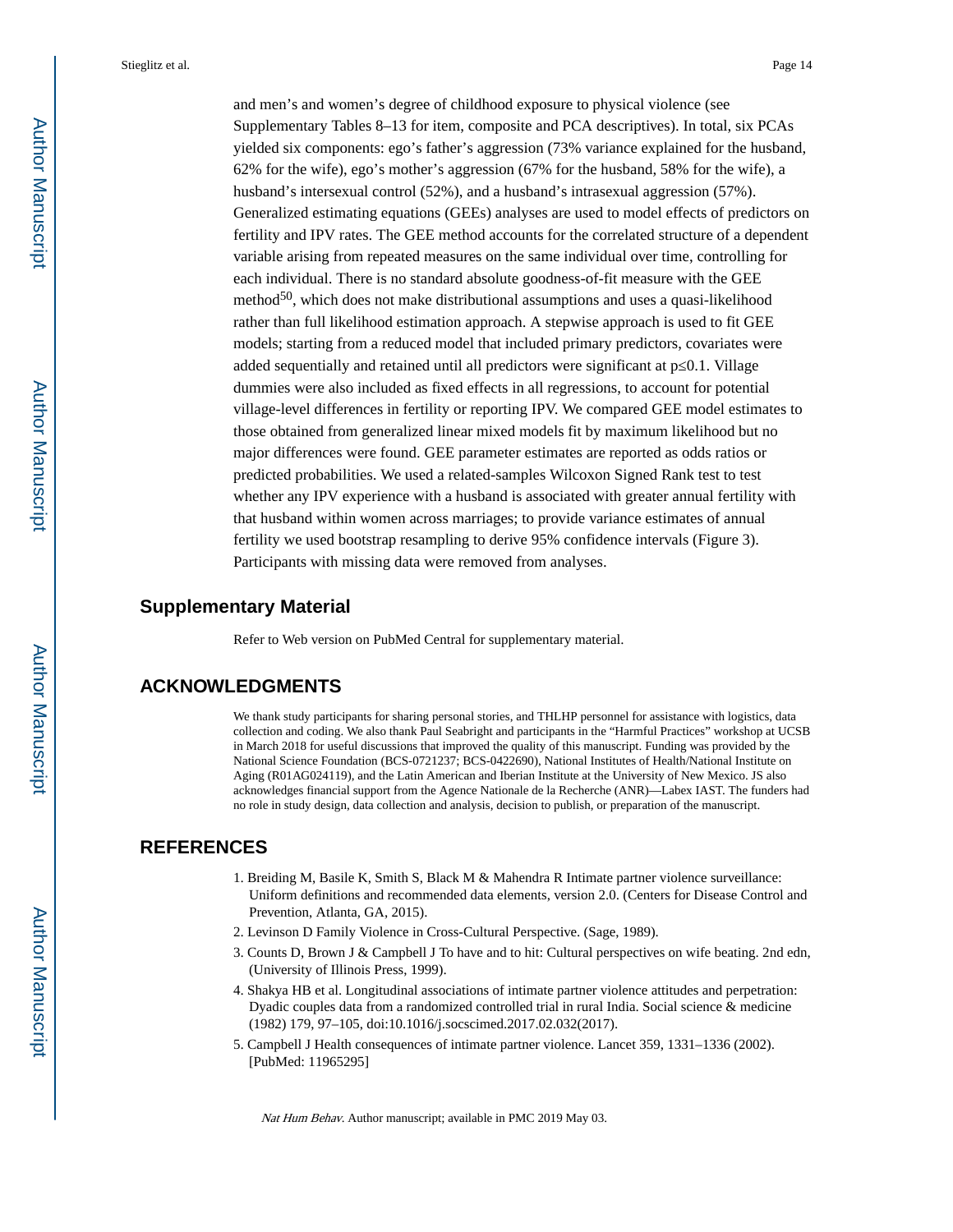- 6. Heise L, Raikes A, Watts C & Zwi A Violence against Women: A neglected public health issue in less developed countries. Social Science and Medicine 39, 1165–1179 (1994). [PubMed: 7801154]
- 7. Murphy C, Schei B, Myhr T & Du M Abuse: a risk factor for low birth weight? A systematic review and meta-analysis. Canadian Medical Association Journal 164, 1567–1572 (2001). [PubMed: 11402794]
- 8. Buss D From vigilance to violence: Tactics of mate retention in American undergraduates. Ethology and Sociobiology 9, 291–317 (1988).
- 9. Wilson M, Johnson H & Daly M Lethal and nonlethal violence against wives. Canadian Journal of Criminology 37, 331–362 (1995).
- 10. Bloch F & Rao V Terror as a bargaining instrument: A case study of dowry violence in rural India. The American Economic Review 92, 1029–1043 (2002).
- 11. Macmillan R & Gartner R When She Brings Home the Bacon: Labor-Force Participation and the Risk of Spousal Violence against Women. Journal of Marriage and Family 61, 947–958, doi: 10.2307/354015 (1999).
- 12. Dobash R & Dobash R Violence against wives: A case against the patriarchy. (Free Press, 1979).
- 13. Yllö K The status of women, marital equality, and violence against wives: A contextual analysis. Journal of Family Issues 5, 307–320 (1984).
- 14. Ehrensaft MK, Moffitt TE & Caspi A Clinically abusive relationships in an unselected birth cohort: men's and women's participation and developmental antecedents. Journal of abnormal psychology 113, 258–270, doi:10.1037/0021-843x.113.2.258 (2004). [PubMed: 15122946]
- 15. Archer J Cross-cultural differences in physical aggression between partners: a social-role analysis. Personality and social psychology review : an official journal of the Society for Personality and Social Psychology, Inc 10, 133–153, doi:10.1207/s15327957pspr1002\_3 (2006).
- 16. Stith SM et al. The Intergenerational Transmission of Spouse Abuse: A Meta-Analysis. Journal of Marriage and Family 62, 640–654, doi:10.1111/j.1741-3737.2000.00640.x (2000).
- 17. Daly M, Wilson M & Weghorst SJ Male sexual jealousy. Ethology and Sociobiology 3, 11–27 (1982).
- 18. Daly M & Wilson M Homicide. (Aldine de Gruyter, 1988).
- 19. Burch R & Gallup G Jr. Perceptions of paternal resemblance predict family violence. Evolution and Human Behavior 21, 429–435 (2000). [PubMed: 11146307]
- 20. Figueredo A & McCloskey L Sex, money, and paternity: The evolutionary psychology of domestic violence. Ethology and Sociobiology 14, 353–379 (1993).
- 21. Shackelford T, Goetz A, Buss D, Euler H & Hoier S When we hurt the ones we love: Predicting violence against women from men's mate retention. Personal Relationships 12, 447–463 (2005).
- 22. Stieglitz J, Kaplan H, Gurven M, Winking J & Vie Tayo B Spousal violence and paternal disinvestment among Tsimane' forager-horticulturalists. American Journal of Human Biology 23, 445–457 (2011). [PubMed: 21547978]
- 23. Flinn M Mate guarding in a Caribbean village. Ethology and Sociobiology 9, 1–28 (1988).
- 24. Wilson M & Daly M An evolutionary psychological perspective on male sexual proprietariness and violence against wives. Violence and Victims 8, 271–294 (1993). [PubMed: 8186185]
- 25. Borgerhoff Mulder M & Rauch K Sexual conflict in humans: Variations and solutions. Evolutionary Anthropology 18, 201–214 (2009).
- 26. Holland Jones J & Ferguson B Demographic and social predictors of intimate partner violence in Colombia: A dyadic perspective. Human Nature 20, 184–203 (2009). [PubMed: 25526957]
- 27. Smuts B & Smuts R Male Aggression and Sexual Coercion of Females in Nonhuman Primates and Other Mammals: Evidence and Theoretical Implications. Advances in the Study of Behavior 22, 1–63 (1993).
- 28. Baniel A, Cowlishaw G & Huchard E Male Violence and Sexual Intimidation in a Wild Primate Society. Current Biology 27, 2163–2168. e2163 (2017). [PubMed: 28690113]
- 29. Clutton-Brock T & Parker G Sexual coercion in animal societies. Animal Behaviour 49, 1345– 1365 (1995).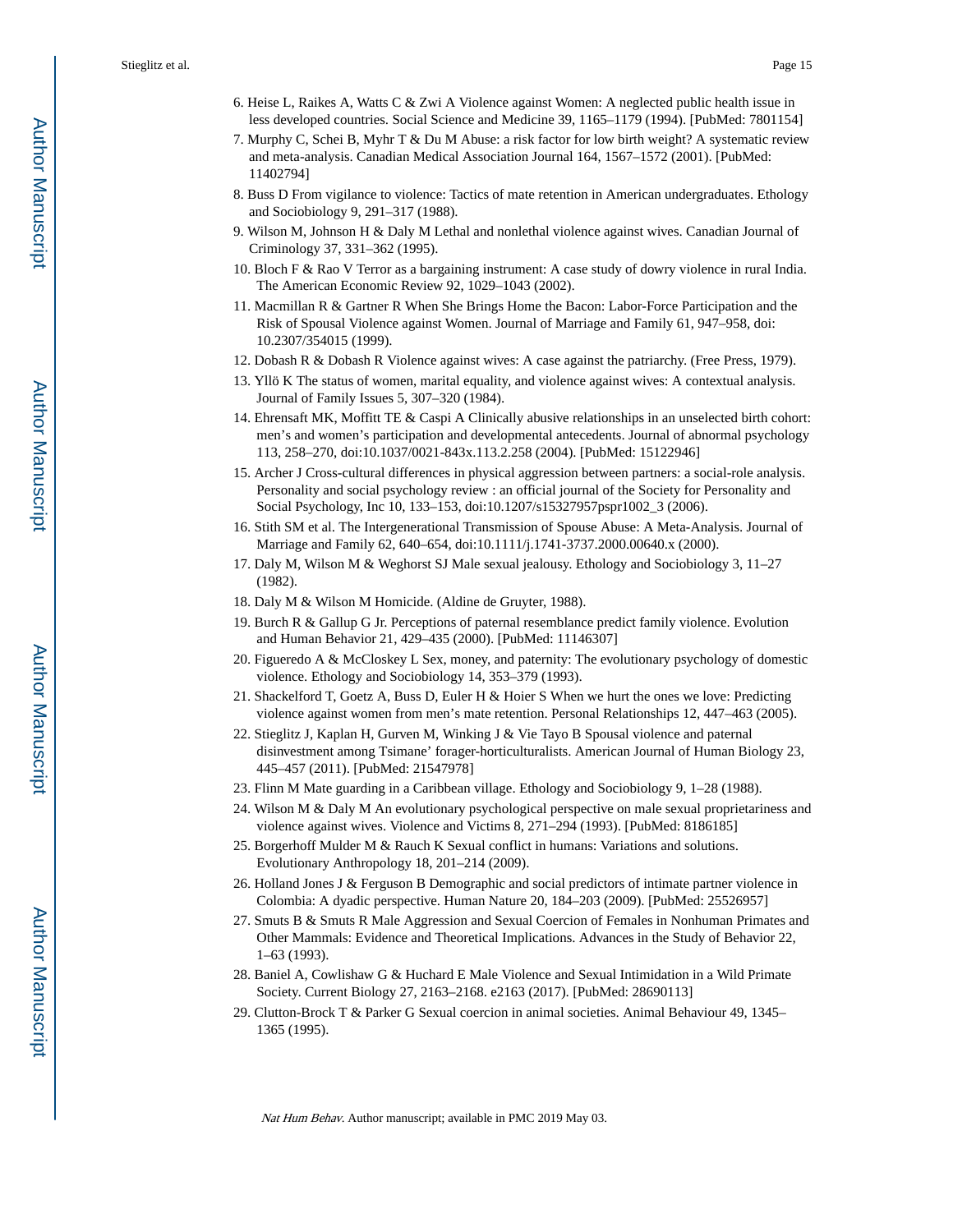- 30. Muller M, Kahlenberg S & Wrangham R in Sexual Coercion in Primates and Humans: An Evolutionary Perspective on Male Aggression Against Females (eds Muller M& Wrangham R) 244–294 (Harvard University Press, 2009).
- 31. Knott C & Kahlenberg S in Primates in Perspective (eds Bearder Set al.) 290–305 (Oxford University Press, 2007).
- 32. Feldblum JT et al. Sexually coercive male chimpanzees sire more offspring. Current biology : CB 24, 2855–2860, doi:10.1016/j.cub.2014.10.039 (2014). [PubMed: 25454788]
- 33. Mcallister L, Gurven M, Kaplan H & Stieglitz J Why do women have more children than they want? Understanding differences in women's ideal and actual family size in a natural fertility population. American Journal of Human Biology 24, 786–799 (2012). [PubMed: 22987773]
- 34. Finkel EJ, DeWall CN, Slotter EB, Oaten M & Foshee VA Self-regulatory failure and intimate partner violence perpetration. J Pers Soc Psychol 97, 483–499, doi:10.1037/a0015433 (2009). [PubMed: 19686003]
- 35. Bushman BJ, DeWall CN, Pond RS & Hanus MD Low glucose relates to greater aggression in married couples. Proceedings of the National Academy of Sciences 111, 6254–6257, doi:10.1073/ pnas.1400619111 (2014).
- 36. Von Rueden C, Gurven M & Kaplan H Why do men seek status? Fitness payoffs to dominance and prestige. Proceedings of the Royal Society B: Biological Sciences 278, 2223–2232 (2011).
- 37. Jewkes R Intimate partner violence: causes and prevention. Lancet 359, 1423–1429, doi:10.1016/ s0140-6736(02)08357-5 (2002). [PubMed: 11978358]
- 38. Melzer SA Gender, work, and intimate violence: Men's occupational violence spillover and compensatory violence. Journal of Marriage and Family 64, 820–832 (2002).
- 39. Parker GA Sexual conflict over mating and fertilization: an overview. Philosophical Transactions of the Royal Society B: Biological Sciences 361, 235–259, doi:10.1098/rstb.2005.1785 (2006).
- 40. Stieglitz J, Gurven M, Kaplan H & Winking J Infidelity, jealousy, and wife abuse among Tsimane forager–farmers: testing evolutionary hypotheses of marital conflict. Evolution and Human Behavior 33, 438–448 (2012). [PubMed: 23459748]
- 41. Lalumière ML & Quinsey VL Sexual deviance, antisociality, mating effort, and the use of sexually coercive behaviors. Personality and Individual Differences 21, 33–48, doi: 10.1016/0191-8869(96)00059-1 (1996).
- 42. Rice WR & Holland B The enemies within: intergenomic conflict, interlocus contest evolution (ICE), and the intraspecific Red Queen. Behavioral Ecology and Sociobiology 41, 1–10, doi: 10.1007/s002650050357 (1997).
- 43. Parker G in Sexual selection and reproductive competition in insects (eds Blum M & Blum N) 123–166 (Academic Press, 1979).
- 44. Emery Thompson M & Alvarado L in The Oxford Handbook of Sexual Conflict in Humans (eds Shackelford T& Goetz A) 100–121 (Oxford University Press, 2012).
- 45. Gurven M, Winking J, Kaplan H, Von Rueden C & McAllister L A bioeconomic approach to marriage and the sexual division of labor. Human Nature 20, 151–183 (2009). [PubMed: 25526956]
- 46. Blackwell AD et al. Helminth infection, fecundity, and age of first pregnancy in women. Science 350, 970–972 (2015). [PubMed: 26586763]
- 47. Gurven M, Kaplan H & Zelada Supa A Mortality experience of Tsimane Amerindians of Bolivia: Regional variation and temporal trends. American Journal of Human Biology 19, 376–398 (2007). [PubMed: 17421012]
- 48. Straus MA, Hamby SL, Boney-McCoy SUE & Sugarman DB The Revised Conflict Tactics Scales (CTS2). Journal of Family Issues 17, 283–316, doi:10.1177/019251396017003001 (1996).
- 49. Garcia-Moreno C, Jansen H, Ellsberg M, Heise L & Watts C Prevalence of intimate partner violence: findings from the WHO multi-country study on women's health and domestic violence. Lancet 368, 1260–1269 (2006). [PubMed: 17027732]
- 50. Pan W Akaike's information criterion in generalized estimating equations. Biometrics 57, 120–125 (2001). [PubMed: 11252586]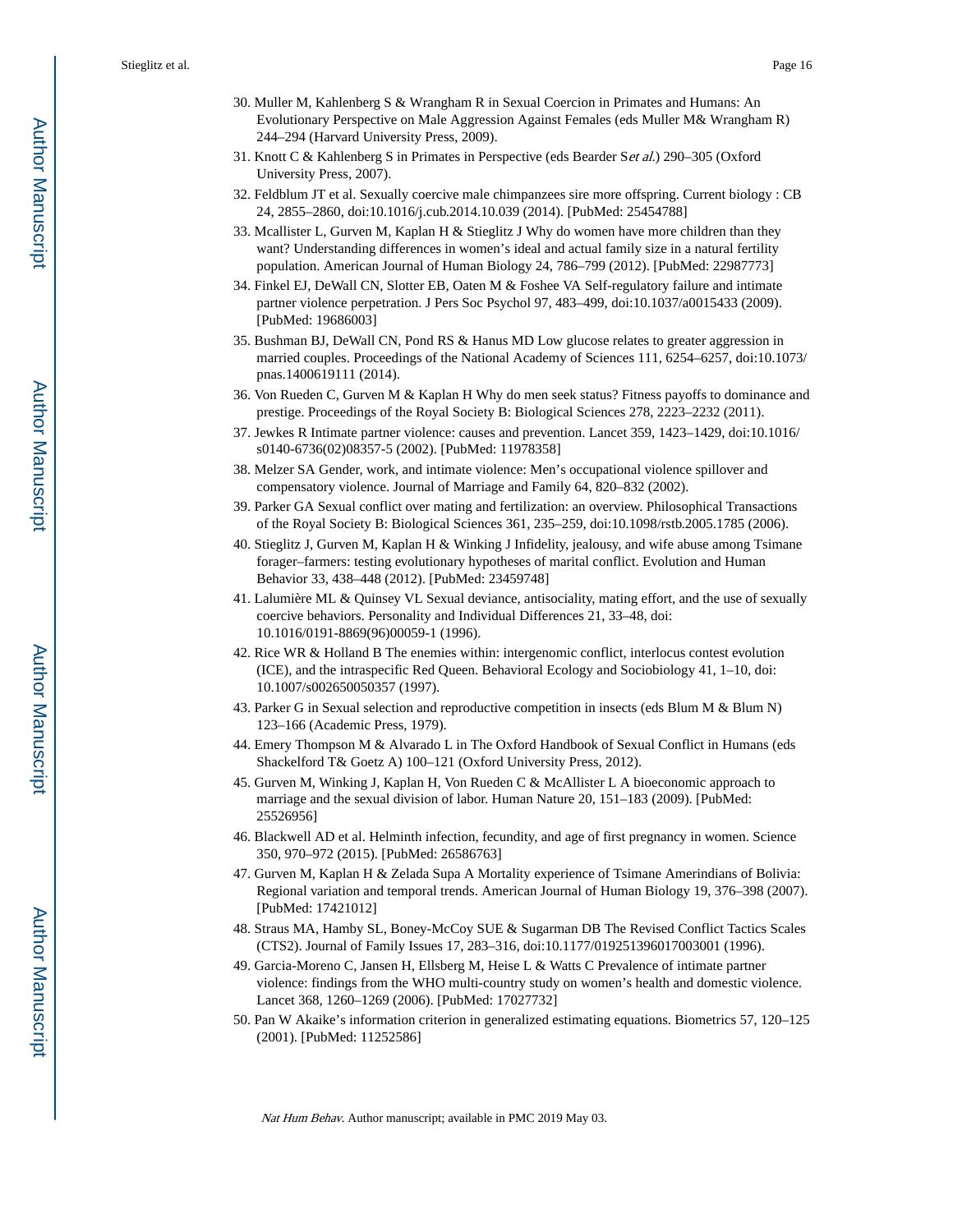

# **Figure 1.**

Cumulative relative frequency of IPV (red line) by year of marriage and mean number of joint dependent offspring <10 years old (black bars). Wives experience, on average, 50% of all IPV incidents before year 6 of marriage, when a couple averages 1.5 joint dependents (n=89 wives; omits 16 wives [15%] who never experienced any IPV in their lifetime).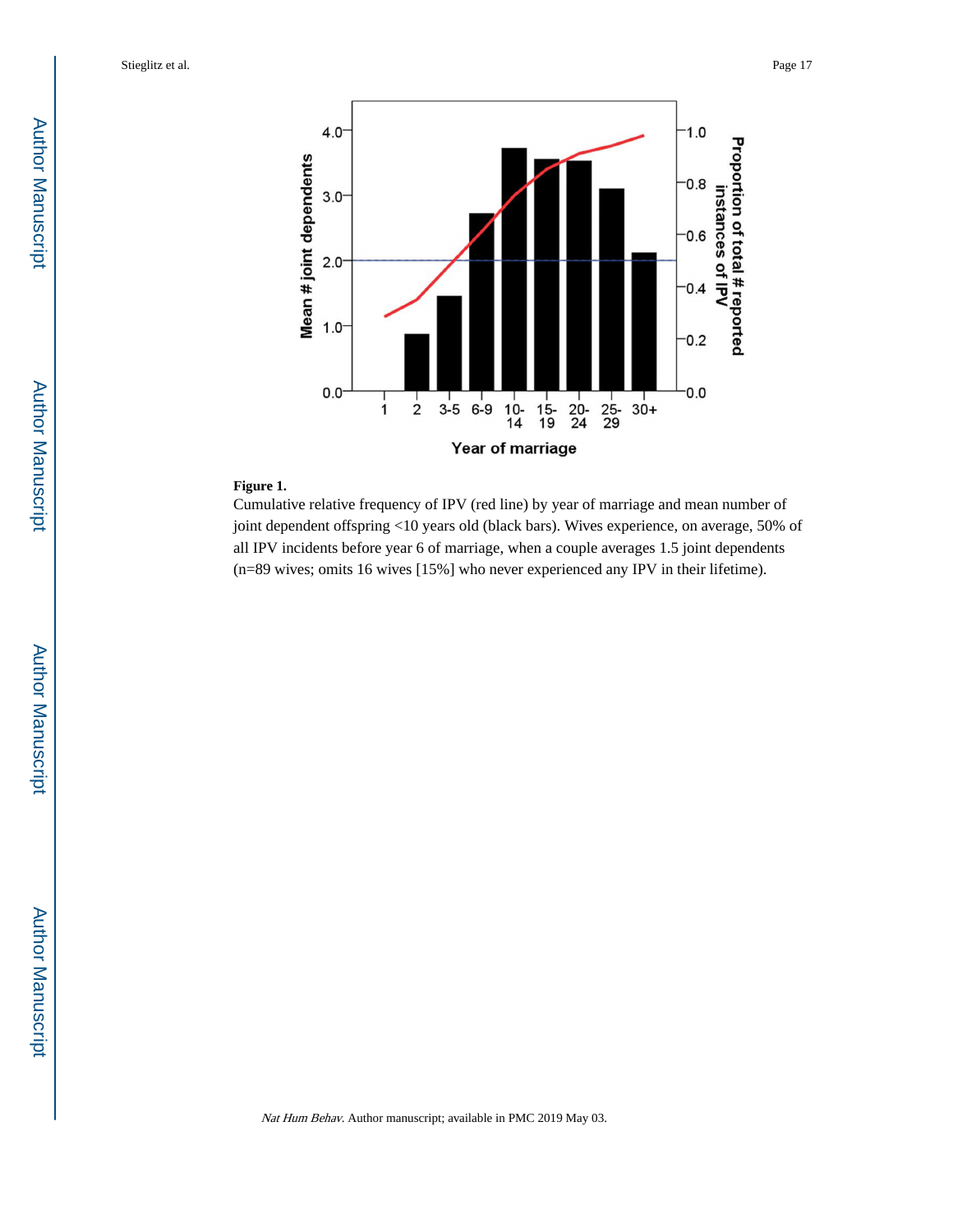

#### **Figure 2.**

Predicted probability of birth/year (95% CI) by a wife's age and whether she reports IPV that year (n=1,905 marital years, 105 wives). Fitted values are derived from Supplementary Table 3: model 2 (holding controls at sample means). Abused wives attain peak annual fertility at age 29 years (predicted probability=0.43 vs. 0.35 for age-matched non-abused wives), while non-abused wives attain peak fertility at age 22 years (predicted probability=0.38 vs. 0.40 for age-matched abused wives).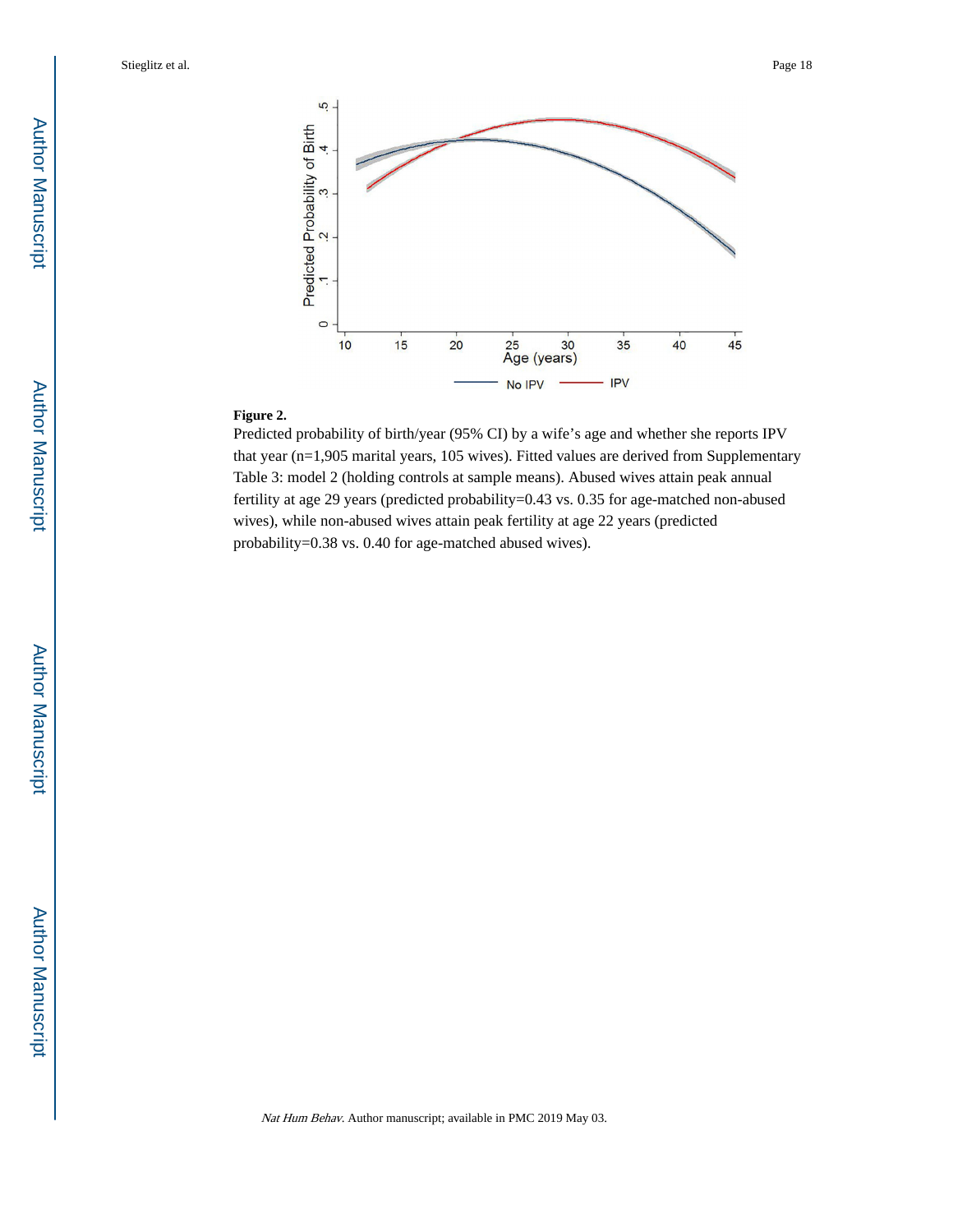

### **Figure 3.**

Annual fertility (bootstrapped 95% CI) within marriage for wives (W) who remarried (n=26), by whether a wife experiences IPV with each husband (H). All but two wives remarried once, and to minimize potential recall bias we analyzed the two most recent marriages for the two wives who remarried twice. Wife's mean±SD age at remarriage=24.3±8.0.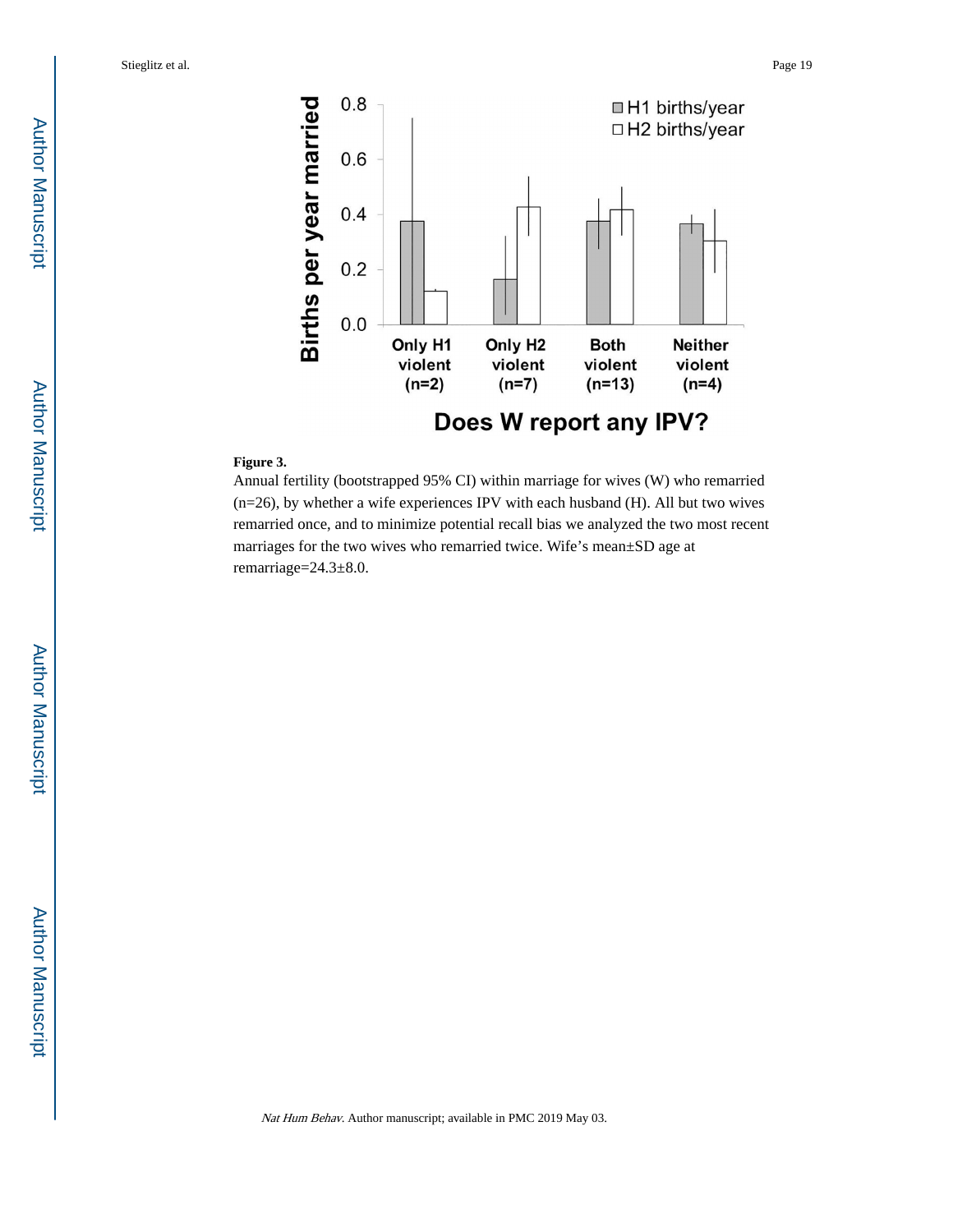

### **Figure 4.**

Effect of a husband's attitudes regarding intersexual control (all models) and intrasexual physical aggression (model 2), and a husband's (models 3–4) and wife's (models 5–6) childhood exposure to family violence on the probability of a wife reporting IPV/year (n=909 marital years, 49 wives; parameter estimates and 95% CIs are shown in Supplementary Table 7).